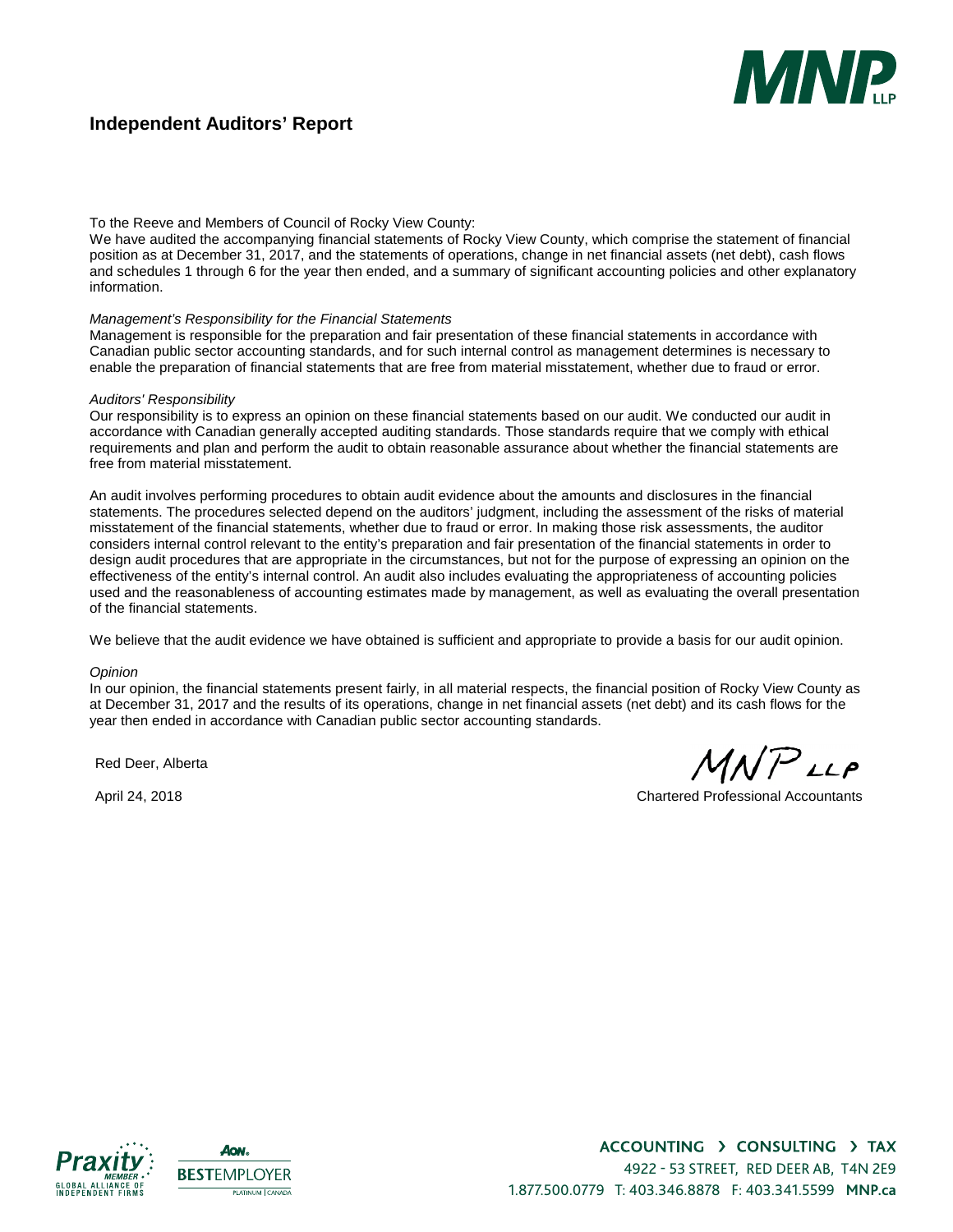### **ROCKY VIEW COUNTY Statement of Financial Position As at December 31, 2017**

| <b>FINANCIAL ASSETS</b>                                            | 2017<br>\$           | 2016<br>\$<br>(Note 23) |
|--------------------------------------------------------------------|----------------------|-------------------------|
| Investments (Note 2)<br>Receivables                                | 85,005,067           | 82,167,796              |
| Taxes and grants in place of taxes (Note 4)                        | 3,244,999            | 3,345,194               |
| Trade and other receivables (Note 4)                               | 9,163,208            | 7,559,638               |
| Debt charges recoverable (Note 5)                                  | 700,892              | 752,416                 |
|                                                                    | 98,114,166           | 93,825,044              |
| <b>LIABILITIES</b>                                                 |                      |                         |
| Bank indebtedness (Note 3)                                         | 5,492,855            | 2,822,885               |
| Accounts payable and accrued liabilities                           | 8,106,173            | 4,652,566               |
| <b>Deposit liabilities</b>                                         | 5,050,623            | 5,817,165               |
| Deferred revenue (Note 6)<br>Employee benefit obligations (Note 7) | 15,669,053           | 12,740,025              |
| Landfill closure and post-closure costs (Note 17)                  | 1,076,909<br>518,921 | 1,045,394<br>545,206    |
| Long-term debt (Note 8)                                            | 54,681,047           | 58,917,378              |
| Capital lease obligations (Note 9)                                 | 120,133              | 199,484                 |
|                                                                    | 90,715,714           | 86,740,103              |
| <b>NET FINANCIAL ASSETS (DEBT)</b>                                 | 7,398,452            | 7,084,941               |
| <b>NON- FINANCIAL ASSETS</b>                                       |                      |                         |
| Tangible capital assets (Schedule 2)                               | 584,458,612          | 566,481,982             |
| Resource asset                                                     | 16,375,000           | 16,375,000              |
| Inventory for consumption                                          | 1,948,337            | 1,366,565               |
| Prepaid expenses                                                   | 529,194              | 548,609                 |
|                                                                    | 603,311,143          | 584,772,156             |
| <b>ACCUMULATED SURPLUS (Schedule 1, Note 14)</b>                   | 610,709,595          | 591,857,097             |

*Commitments and contingencies - See Note 11 and 12 The accompanying notes are an integral part of these financial statements*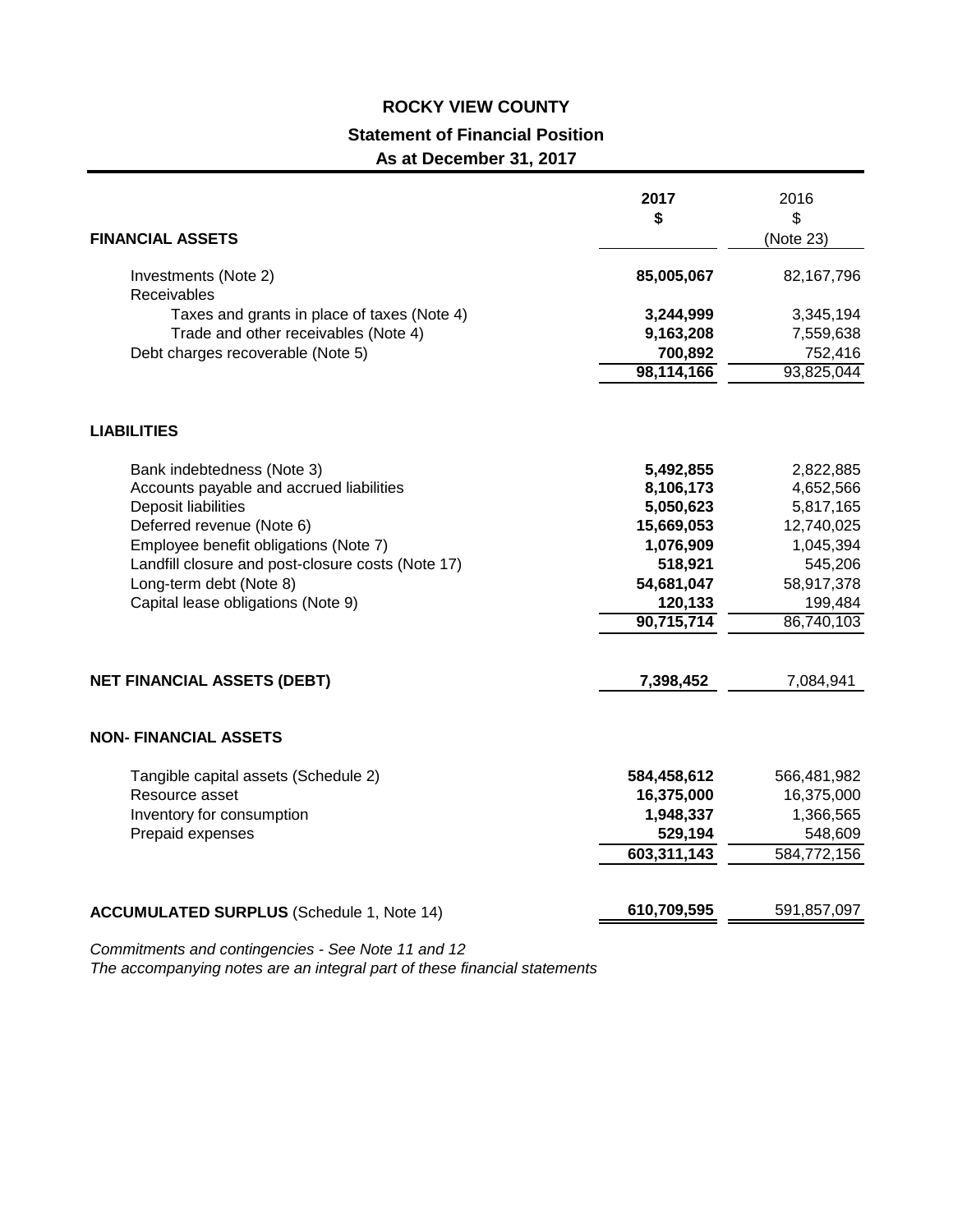#### **ROCKY VIEW COUNTY Statement of Operations For the Year Ended December 31, 2017**

|                                                         | <b>Budget</b>   | 2017           | 2016            |
|---------------------------------------------------------|-----------------|----------------|-----------------|
|                                                         | \$<br>(Note 21) | \$             | \$<br>(Note 23) |
| <b>REVENUE</b>                                          |                 |                |                 |
| Net municipal taxes (Schedule 3)                        | 66,088,700      | 66,838,355     | 62,924,813      |
| User fees and sales of goods                            | 9,033,400       | 10,092,852     | 9,788,878       |
| Cash-In-Lieu of Public Reserve                          | 663,000         | 706,133        | 581,073         |
| Government transfers for operating (Schedule 4)         | 4,111,400       | 4,324,555      | 3,502,271       |
| Investment income                                       | 550,000         | 1,348,412      | 1,045,916       |
| Penalties and cost of taxes                             | 1,029,000       | 982,618        | 923,147         |
| Development agreements and levies                       | 8,935,800       | 6,215,530      | 4,363,621       |
| Licenses and permits                                    | 2,838,000       | 2,989,451      | 3,957,631       |
| Fines                                                   | 722,200         | 1,220,207      | 1,099,984       |
| Other                                                   | 723,100         | 1,685,698      | 845,575         |
| <b>Total Revenue</b>                                    | 94,694,600      | 96,403,811     | 89,032,909      |
| <b>EXPENSES</b>                                         |                 |                |                 |
| Legislative                                             | 840,600         | 814,550        | 778,746         |
| Administration                                          | 17,949,700      | 30,937,517     | 16,027,304      |
| Fire                                                    | 12,055,200      | 11,704,028     | 11,692,466      |
| <b>Disaster services</b>                                | 203,500         | 98,588         | 56,304          |
| Bylaw enforcement                                       | 5,890,700       | 5,497,394      | 5,278,617       |
| Transportation and field services                       | 38,942,000      | 36,752,615     | 35,799,948      |
| Water supply and distribution                           | 3,641,200       | 4,091,322      | 3,811,644       |
| Wastewater treatment and disposal                       | 6,015,200       | 6,335,356      | 6,026,095       |
| Waste management                                        | 2,853,800       | 2,453,930      | 2,228,399       |
| Family and community support                            | 1,068,500       | 1,035,033      | 1,084,773       |
| Cemetery                                                | 1,575,200       | 1,412,389      | 1,166,004       |
| Planning and development                                | 5,120,800       | 4,053,236      | 4,143,274       |
| Community services                                      | 2,268,400       | 2,099,625      | 2,005,395       |
| Recreation and parks                                    | 5,913,400       | 3,851,700      | 4,715,787       |
| <b>Total Expenses</b>                                   | 104,338,200     | 111, 137, 283  | 94,814,756      |
| <b>EXCESS (SHORTFALL) OF REVENUE OVER</b>               |                 |                |                 |
| <b>EXPENSES BEFORE OTHER</b>                            | (9,643,600)     | (14, 733, 472) | (5,781,847)     |
| <b>OTHER</b>                                            |                 |                |                 |
| Contributed assets                                      |                 | 13,055,635     | 45,871,170      |
| Government transfers for capital (Schedule 4)           | 61,497,000      | 20,530,335     | 11,811,271      |
| <b>Total Other</b>                                      | 61,497,000      | 33,585,970     | 57,682,441      |
| <b>EXCESS OF REVENUE OVER EXPENSES</b>                  | 51,853,400      | 18,852,498     | 51,900,594      |
| <b>ACCUMULATED SURPLUS, BEGINNING OF YEAR (Note 23)</b> | 591,857,097     | 591,857,097    | 539,956,503     |
| <b>ACCUMULATED SURPLUS, END OF YEAR</b>                 | 643,710,497     | 610,709,595    | 591,857,097     |
|                                                         |                 |                |                 |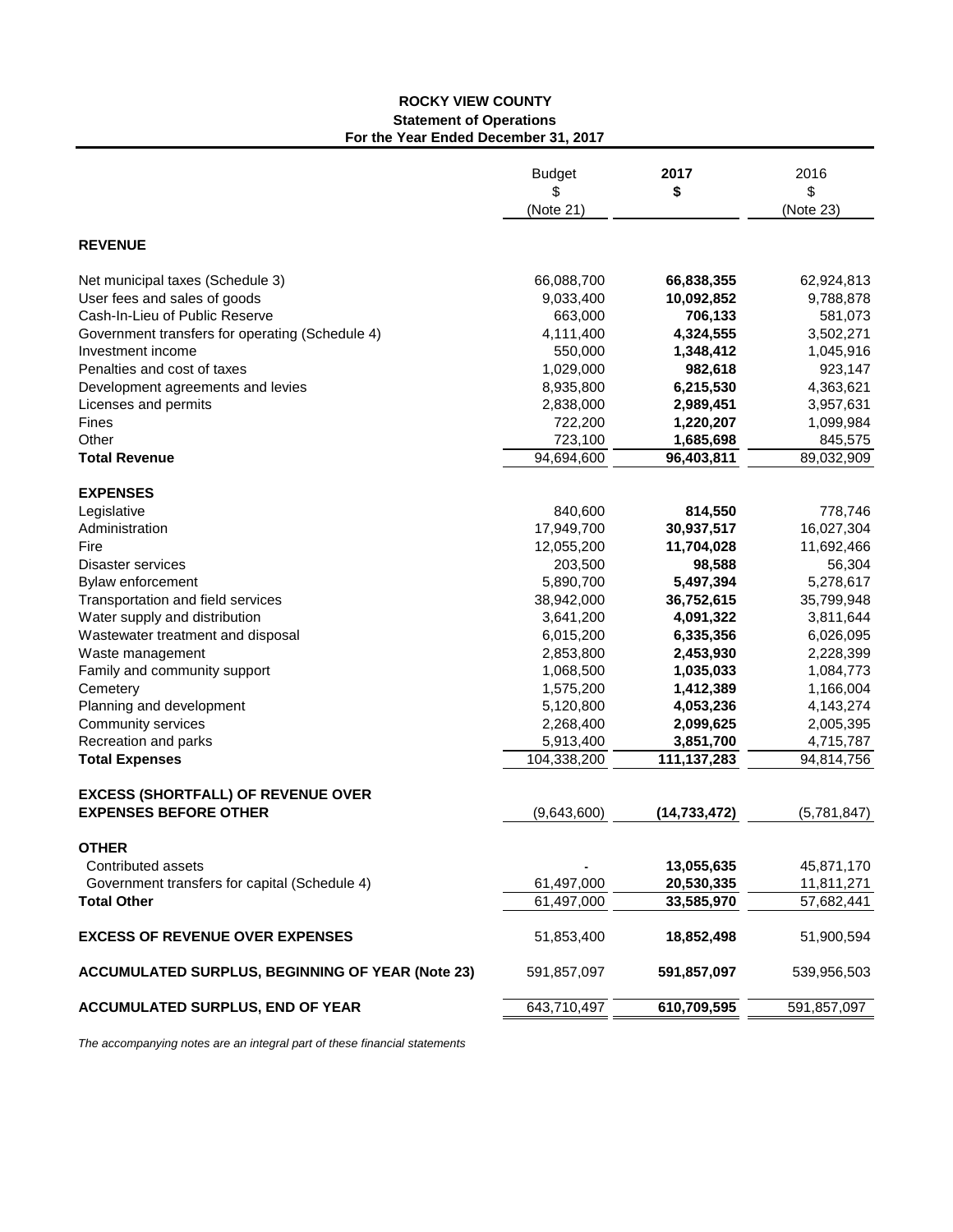### **ROCKY VIEW COUNTY Statement of Change in Net Financial Assets (Debt) For the Year Ended December 31, 2017**

|                                                                                                                                                                                                                               | <b>Budget</b><br>\$<br>(Note 21)        | 2017<br>\$                                                          | 2016<br>\$<br>(Note 23)                                                 |
|-------------------------------------------------------------------------------------------------------------------------------------------------------------------------------------------------------------------------------|-----------------------------------------|---------------------------------------------------------------------|-------------------------------------------------------------------------|
| <b>EXCESS OF REVENUE OVER EXPENSES</b>                                                                                                                                                                                        | 51,853,400                              | 18,852,498                                                          | 51,900,594                                                              |
| Acquisition of tangible capital assets<br>Contributed tangible capital assets<br>Proceeds on disposal of tangible capital assets<br>Amortization of tangible capital assets<br>Loss (gain) on sale of tangible capital assets | (85, 224, 300)<br>108,400<br>19,777,000 | (27,066,027)<br>(13,055,635)<br>329,570<br>21,983,993<br>(168, 531) | (20, 893, 629)<br>(45, 871, 170)<br>274,958<br>21,101,652<br>(263, 028) |
|                                                                                                                                                                                                                               | (65, 338, 900)                          | (17, 976, 630)                                                      | (45,651,217)                                                            |
| Use of (acquisition of) supplies inventories<br>Use of (acquisition of) prepaid assets<br>Use of (acquisition of) resource assets                                                                                             |                                         | (581, 772)<br>19,415                                                | 369,081<br>910                                                          |
|                                                                                                                                                                                                                               |                                         | (562,357)                                                           | 369,991                                                                 |
| DECREASE (INCREASE) IN NET DEBT                                                                                                                                                                                               | (13, 485, 500)                          | 313,511                                                             | 6,619,368                                                               |
| NET FINANCIAL ASSET (DEBT), BEGINNING OF YEAR                                                                                                                                                                                 | 7,084,941                               | 7,084,941                                                           | 465,573                                                                 |
| NET FINANCIAL ASSETS (DEBT), END OF YEAR                                                                                                                                                                                      | (6,400,559)                             | 7,398,452                                                           | 7,084,941                                                               |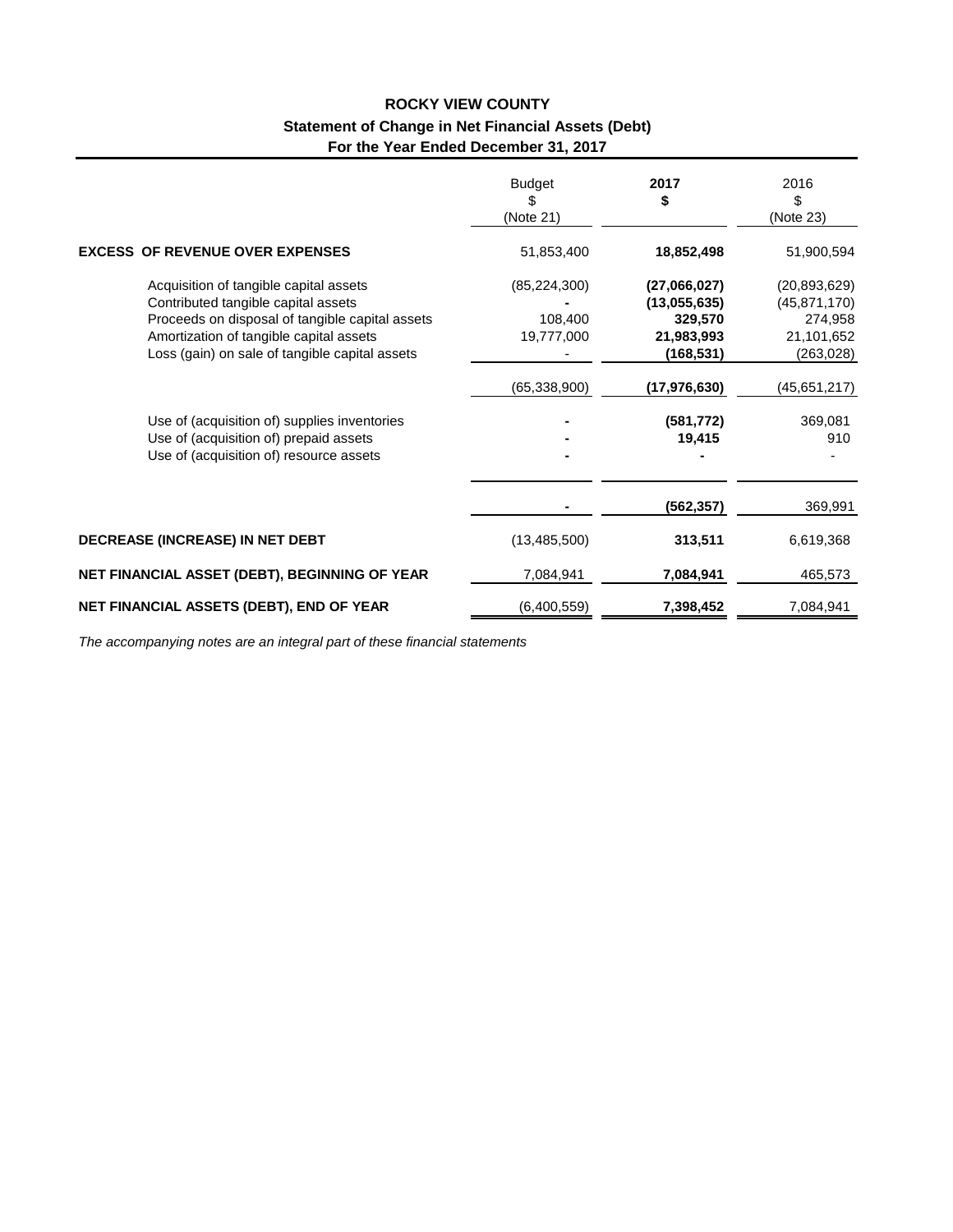### **ROCKY VIEW COUNTY Statement of Cash Flows For the Year Ended December 31, 2017**

|                                                                      | 2017<br>\$     | 2016<br>\$<br>(Note 23) |
|----------------------------------------------------------------------|----------------|-------------------------|
| NET INFLOW (OUTFLOW) OF CASH RELATED TO<br>THE FOLLOWING ACTIVITIES: |                |                         |
| OPERATING ACTIVITIES                                                 |                |                         |
| Excess of revenue over expenses                                      | 18,852,498     | 51,900,594              |
| Non-cash items included in excess of revenue over expenses:          |                |                         |
| Amortization of tangible capital assets                              | 21,983,993     | 21,101,652              |
| Loss (gain) on disposal of tangible capital assets                   | (168, 531)     | (263, 028)              |
| Tangible capital assets received as contributions                    | (13,055,635)   | (45, 871, 170)          |
| Non-cash charges to operations (net change):                         |                |                         |
| Decrease (Increase) in taxes and grants in place of taxes            | 100,195        | (40, 482)               |
| (Increase) decrease in trade and other receivables                   | (1,603,570)    | 2,477,124               |
| (Increase) decrease in inventory for consumption                     | (581, 772)     | 369,081                 |
| Decrease in prepaid expenses                                         | 19,415         | 910                     |
| Increase in accounts payable and accrued liabilities                 | 3,453,607      | 1,646,852               |
| Increase in accounts payable amount applied to capital               | 1,055,634      | 731,142                 |
| Decrease in deposit liabilities                                      | (766, 542)     | (315,968)               |
| Increase in deferred revenue                                         | 2,929,028      | 1,231,699               |
| Increase (decrease) in employee benefit obligations                  | 31,515         | (9,245)                 |
| Decrease in provision for landfill closure and post-closure costs    | (26, 285)      | (16, 435)               |
| Cash provided by (applied to) operating transactions                 | 32,223,550     | 32,942,726              |
| <b>CAPITAL</b>                                                       |                |                         |
| Accounts payable amount applied to capital                           | (1,055,634)    | (731, 142)              |
| Acquisition of assets                                                | (27,066,027)   | (20, 893, 629)          |
| Sale of tangible assets                                              | 329,570        | 274,958                 |
|                                                                      |                |                         |
| Cash provided by (applied to) capital transactions                   | (27, 792, 091) | (21, 349, 813)          |
| <b>INVESTING</b>                                                     |                |                         |
| Decrease (Increase) in investments                                   | (2,837,271)    | (21, 254, 963)          |
| <b>FINANCING</b>                                                     |                |                         |
| Debt charges recovered                                               | 51,524         | 72,895                  |
| Capital lease paid                                                   | (79, 351)      | (75, 114)               |
| Long-term debt repaid                                                | (4, 236, 331)  | (6,463,413)             |
| Long-term debt raised                                                |                | 5,416,793               |
| Cash provided by (applied to) financing transactions                 | (4, 264, 158)  | (1,048,839)             |
| <b>CHANGE IN CASH DURING YEAR</b>                                    | (2,669,970)    | (10, 710, 889)          |
| (BANK INDEBTEDNESS) CASH AT BEGINNING OF YEAR                        | (2,822,885)    | 7,888,004               |
| <b>BANK INDEBTEDNESS AT END OF YEAR</b>                              | (5,492,855)    | (2,822,885)             |

*Bank Indebtedness - See Note 3*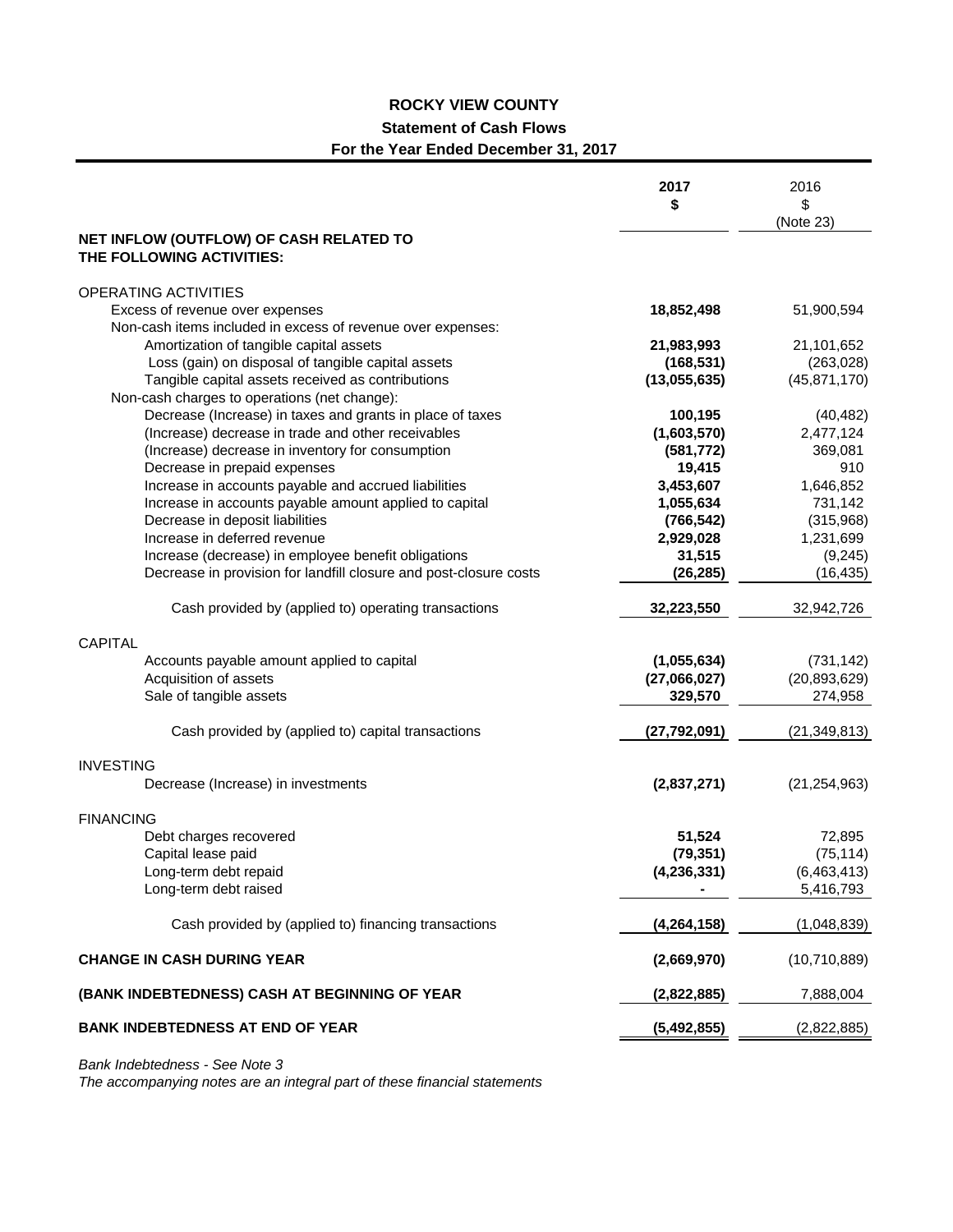### **Schedule 1 Schedule of Changes in Accumulated Surplus For the Year Ended December 31, 2017 ROCKY VIEW COUNTY**

|                                                          | <b>Unrestricted</b><br><b>Surplus</b> | <b>Restricted</b><br><b>Surplus</b> | <b>Equity in</b><br><b>Other Assets</b> | <b>Equity in Tangible</b><br><b>Capital Assets</b> | 2017        | 2016 (Note 23) |
|----------------------------------------------------------|---------------------------------------|-------------------------------------|-----------------------------------------|----------------------------------------------------|-------------|----------------|
| <b>BALANCE, BEGINNING OF YEAR, as restated (Note 23)</b> | 246,243                               | 67,118,318                          | 16,375,000                              | 508,117,536                                        | 591,857,097 | 539,956,503    |
| Excess (deficiency) of revenue over expenses             | 18,852,498                            |                                     | $\overline{\phantom{0}}$                |                                                    | 18,852,498  | 51,900,594     |
| Unrestricted funds designated for future use             | (18, 185, 799)                        | 18,185,799                          |                                         |                                                    |             |                |
| Restricted funds used for operations                     | 18,682,006                            | (18,682,006)                        |                                         |                                                    |             |                |
| Restricted funds use for tangible capital assets         | $\overline{\phantom{a}}$              | (3,958,652)                         |                                         | 3,958,652                                          |             |                |
| Current year funds used for assets                       | (23, 107, 375)                        |                                     |                                         | 23,107,375                                         |             |                |
| Contributed tangible capital assets                      | (13,055,635)                          |                                     |                                         | 13,055,635                                         |             |                |
| Disposal of tangible capital assets                      | 161,039                               |                                     |                                         | (161, 039)                                         |             |                |
| Annual amortization expenses                             | 21,983,993                            |                                     |                                         | (21, 983, 993)                                     |             |                |
| Capital lease paid                                       | (79, 351)                             |                                     |                                         | 79,351                                             |             |                |
| Long term debt repaid net of debt charges recovered      | (4, 184, 807)                         |                                     |                                         | 4,184,807                                          |             |                |
| Change in accumulated surplus                            | 1,066,569                             | (4,454,859)                         |                                         | 22,240,788                                         | 18,852,498  | 51,900,594     |
| <b>BALANCE, END OF YEAR</b>                              | 1,312,812                             | 62,663,459                          | 16,375,000                              | 530,358,324                                        | 610,709,595 | 591,857,097    |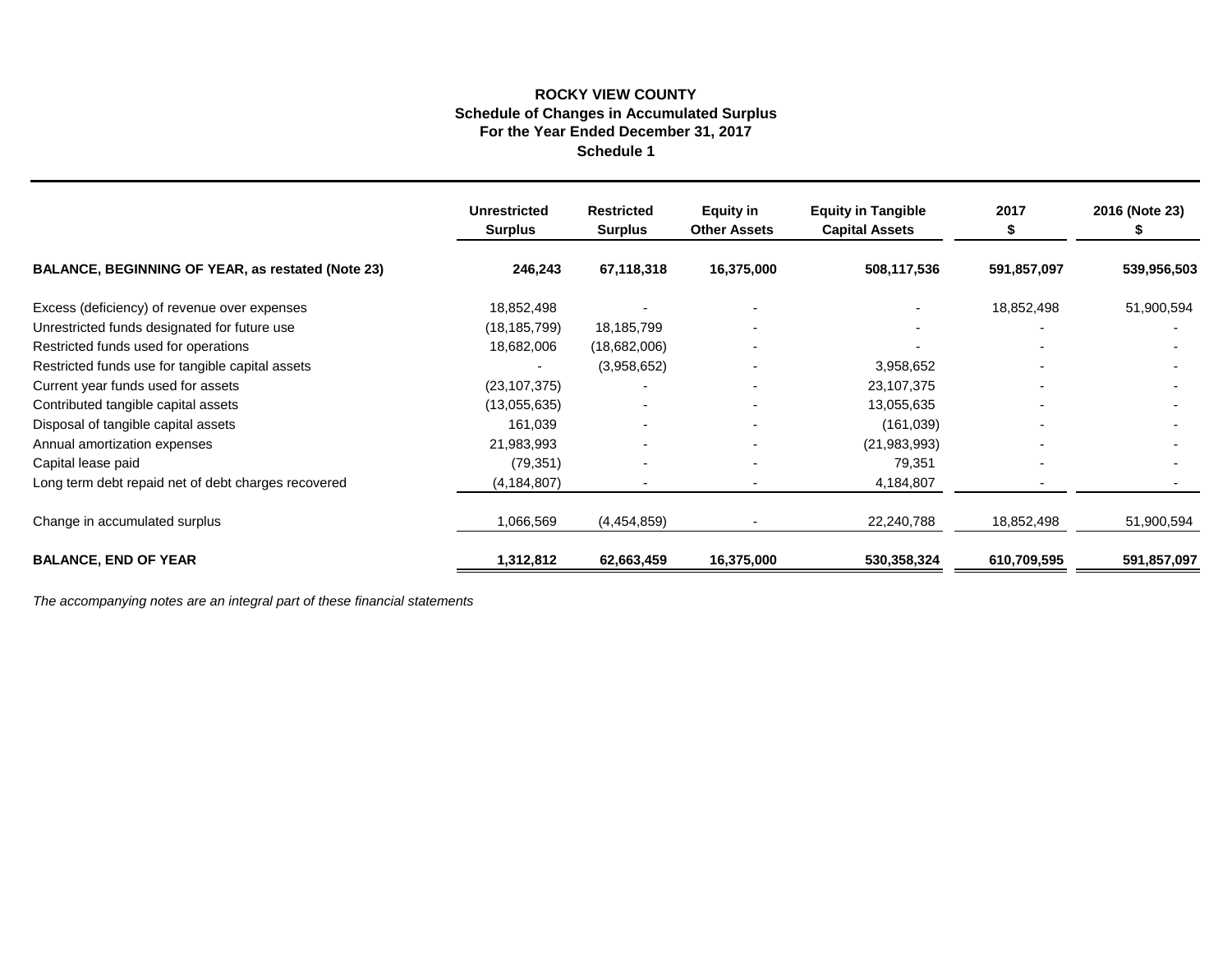#### **ROCKY VIEW COUNTY Schedule of Tangible Capital Assets For the Year Ended December 31, 2017 Schedule 2**

|                                                                                                 |                        | Land         |                  | Engineered              | <b>Machinery and</b> |                          | 2017                     | 2016 (Note 23)            |
|-------------------------------------------------------------------------------------------------|------------------------|--------------|------------------|-------------------------|----------------------|--------------------------|--------------------------|---------------------------|
|                                                                                                 | Land                   | Improvements | <b>Buildings</b> | <b>Structures</b>       | Equipment            | <b>Vehicles</b>          | S                        |                           |
| COST:<br>BALANCE, BEGINNING OF YEAR (Note 23)                                                   | 108,952,634            | 530,728      | 56,853,164       | 879,282,617             | 13,815,079           | 15,671,967               | 1,075,106,189            | 1,009,692,822             |
| Acquisition of tangible capital assets<br>Acquisition of tangible capital assets, capital lease | 3,379,101              | 221,429      | 376,900          | 13,080,830              | 858,545              | 785,206                  | 18,702,011               | 56,248,391                |
| Construction-in-progress, net<br>Disposal of tangible capital assets                            | 2,846,752<br>(17, 021) |              | 16,172,258       | 2,659,770<br>(145, 406) | 71,102<br>(172, 574) | (330, 231)<br>(506, 216) | 21,419,651<br>(841, 217) | 10,516,408<br>(1,351,432) |
| BALANCE, END OF YEAR                                                                            | 115,161,466            | 752,157      | 73,402,322       | 894,877,811             | 14,572,152           | 15,620,726               | 1,114,386,634            | 1,075,106,189             |
| <b>ACCUMULATED AMORTIZATION:</b><br>BALANCE, BEGINNING OF YEAR                                  |                        | 28,764       | 7,947,732        | 483,227,991             | 9,743,252            | 7,676,468                | 508,624,207              | 488,862,057               |
| Annual Amortization<br>Annual Amortization, capital lease                                       |                        | 33,242       | 970,349          | 19,087,361              | 839,297<br>31,800    | 1,021,944                | 21,952,193<br>31,800     | 21,069,852<br>31,800      |
| Accumulated amortization on disposals                                                           |                        |              |                  | (36, 140)               | (148, 147)           | (495, 891)               | (680, 178)               | (1,339,502)               |
| BALANCE, END OF YEAR                                                                            |                        | 62,006       | 8,918,081        | 502,279,212             | 10,466,202           | 8,202,521                | 529,928,022              | 508,624,207               |
| <b>NET BOOK VALUE OF</b><br><b>TANGIBLE CAPITAL ASSETS</b>                                      | 115,161,466            | 690,151      | 64,484,241       | 392,598,599             | 4,105,950            | 7,418,205                | 584,458,612              | 566,481,982               |
| 2016 NET BOOK VALUE OF<br>TANGIBLE CAPITAL ASSETS (Note 23)                                     | 108,952,634            | 501,964      | 48,905,432       | 396,054,626             | 4,071,827            | 7,995,499                | 566,481,982              |                           |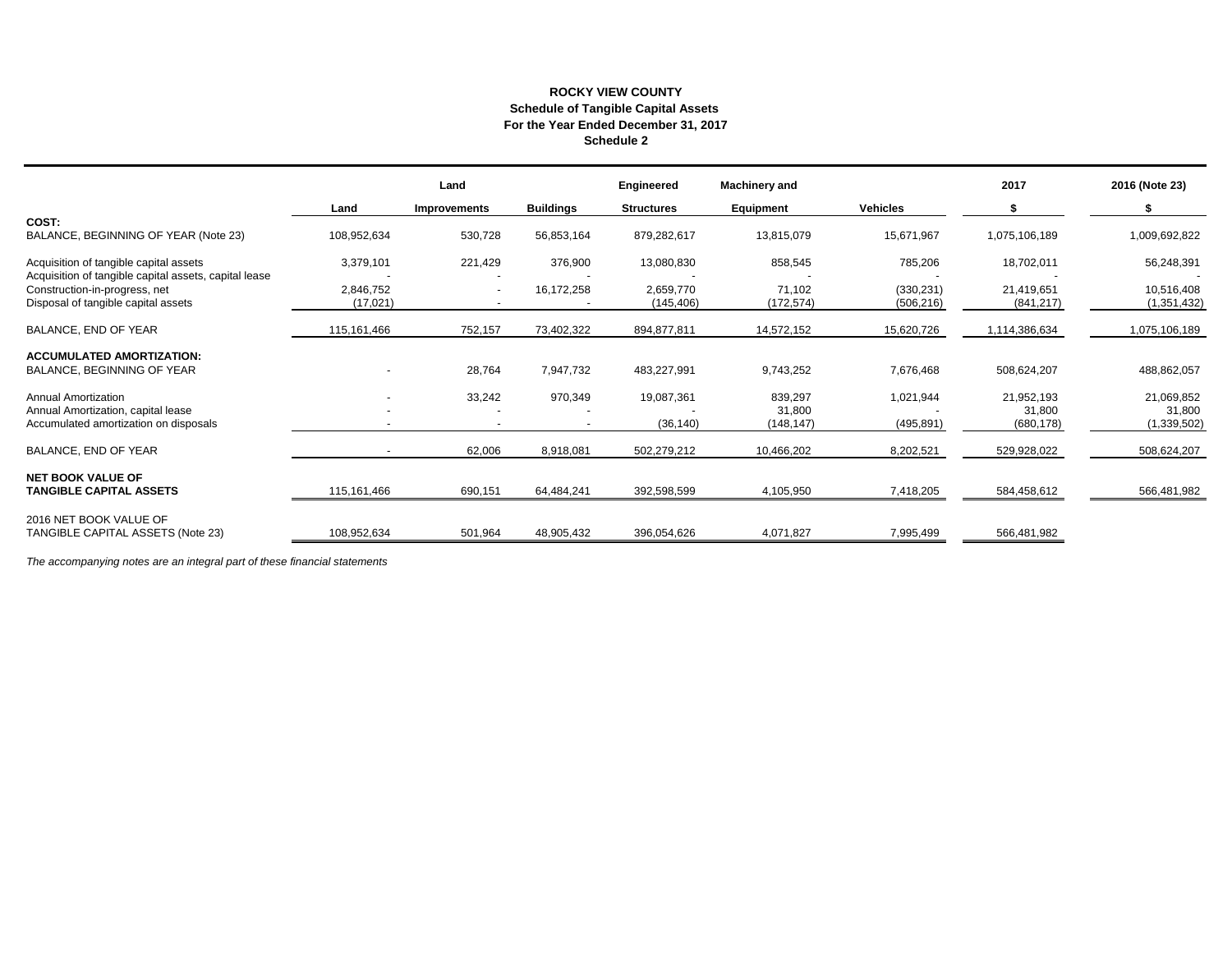### **Schedule 3 ROCKY VIEW COUNTY Schedule of Property and Other Taxes For the Year ended December 31, 2017**

|                                                 | <b>Budget</b> | 2017        | 2016        |
|-------------------------------------------------|---------------|-------------|-------------|
|                                                 | \$            | \$          | \$          |
|                                                 | (Note 21)     |             |             |
| <b>TAXATION</b>                                 |               |             |             |
| Real property taxes                             | 97,558,333    | 98,174,857  | 91,970,359  |
| Linear property taxes                           | 13,283,277    | 13,367,220  | 12,279,984  |
| Governments grants in place of property taxes   | 206,790       | 208,098     | 205,321     |
| Special assessments and local improvement taxes | 434,000       | 429,286     | 508,360     |
|                                                 | 111,482,400   | 112,179,461 | 104,964,024 |
| <b>REQUISITIONS FROM OTHER AUTHORITIES</b>      |               |             |             |
| Alberta School Foundation Fund                  | 41,374,500    | 41,261,416  | 38,250,555  |
| Calgary Roman Catholic Separate School District | 3,394,900     | 3,455,408   | 3,160,147   |
| <b>Rocky View Seniors Foundation</b>            | 624,300       | 624,282     | 628,509     |
|                                                 | 45,393,700    | 45,341,106  | 42,039,211  |
| <b>NET MUNICIPAL TAXES</b>                      | 66,088,700    | 66,838,355  | 62,924,813  |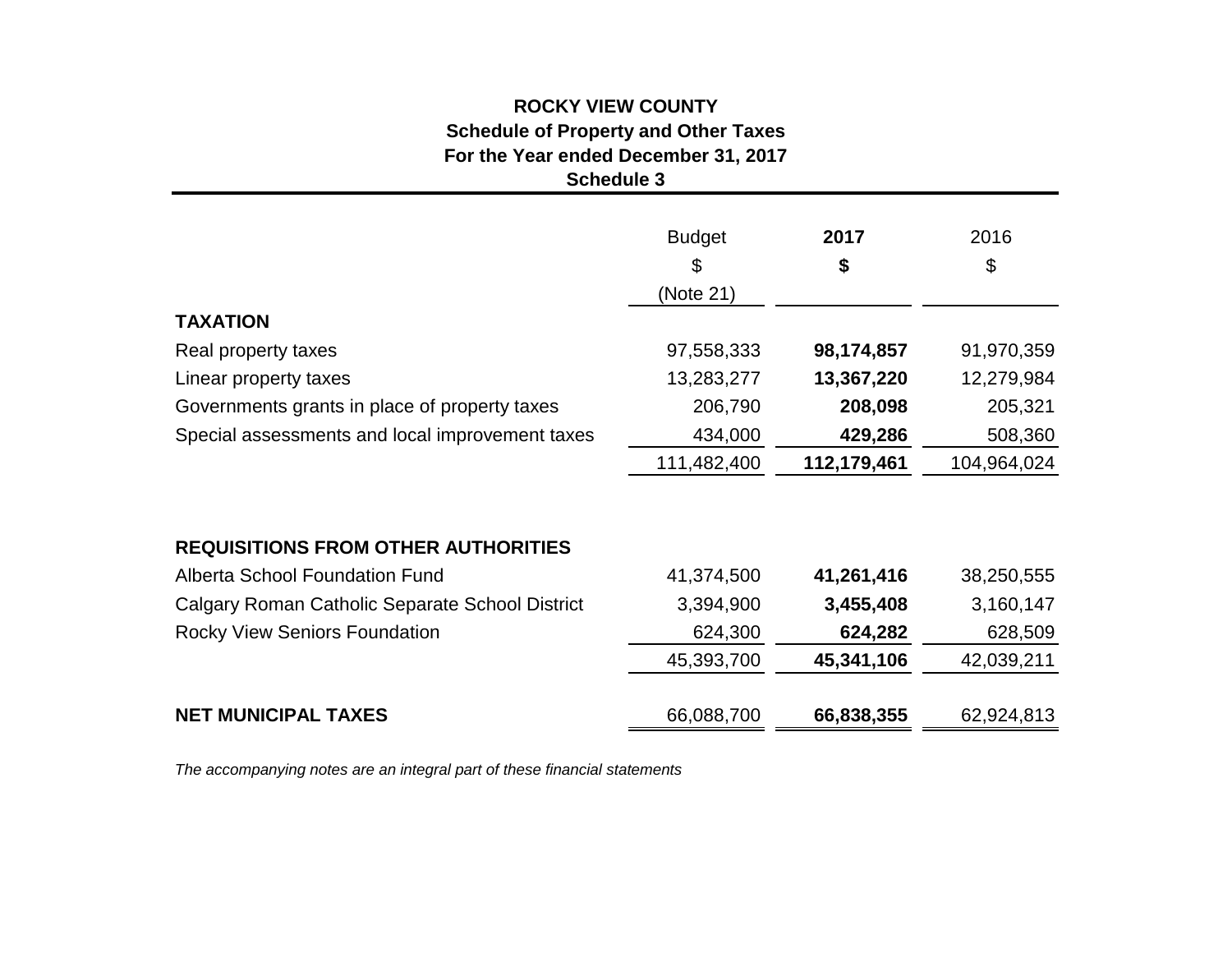### **ROCKY VIEW COUNTY**

**Schedule of Government Transfers**

**For the Year Ended December 31, 2017**

|                                                                                              | <b>Schedule 4</b>               |                          |                          |
|----------------------------------------------------------------------------------------------|---------------------------------|--------------------------|--------------------------|
|                                                                                              | <b>Budget</b><br>S<br>(Note 21) | 2017<br>\$               | 2016<br>\$               |
| <b>TRANSFERS FOR OPERATING:</b><br><b>Provincial Government</b><br><b>Federal Government</b> | 4,111,400<br>4,111,400          | 4,324,555<br>4,324,555   | 3,502,271<br>3,502,271   |
| <b>TRANSFERS FOR CAPITAL:</b><br><b>Provincial Government</b><br><b>Federal Government</b>   | 61,497,000<br>61,497,000        | 20,530,335<br>20,530,335 | 11,811,271<br>11,811,271 |
| TOTAL GOVERNMENT TRANSFERS                                                                   | 65,608,400                      | 24,854,890               | 15,313,542               |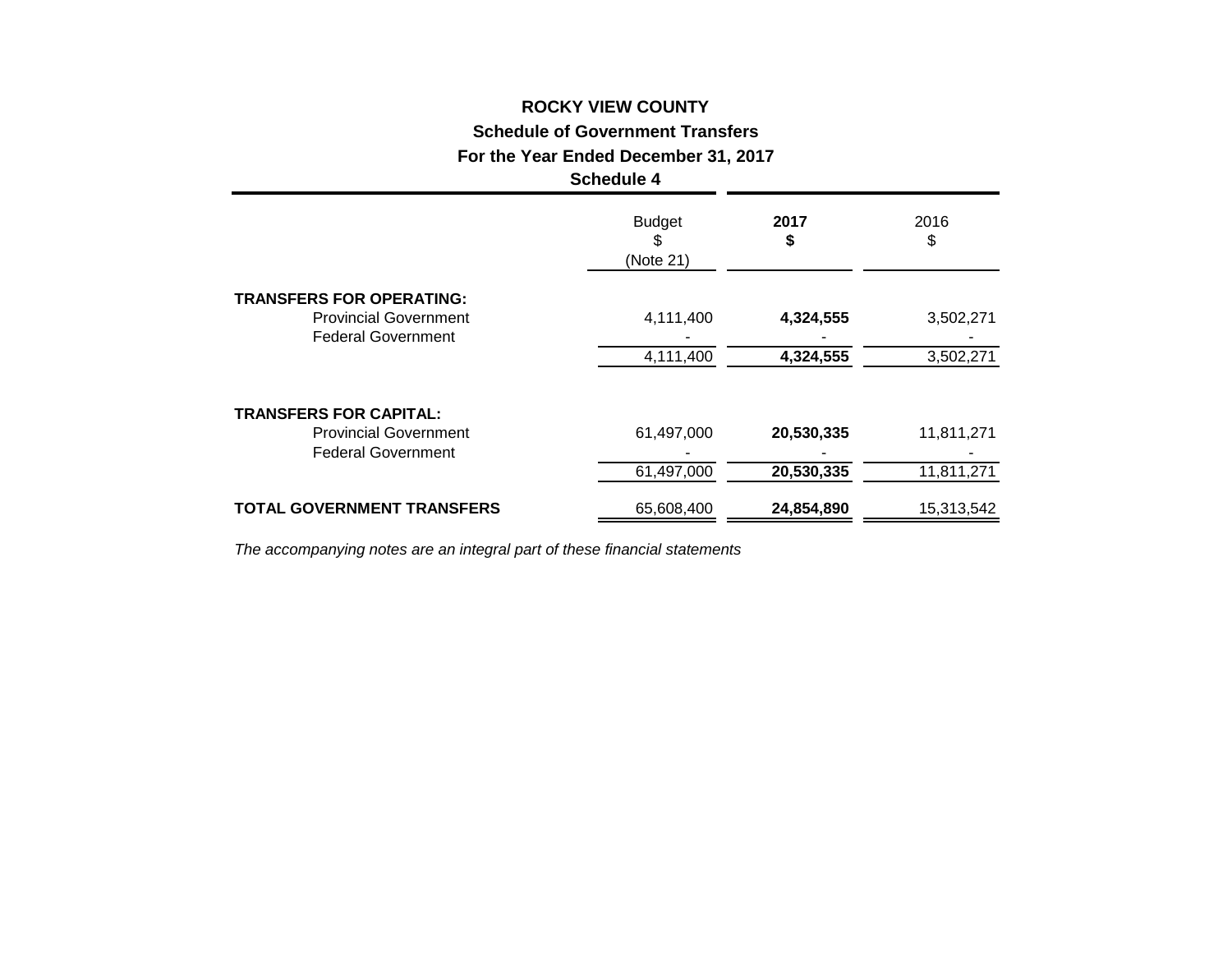### **ROCKY VIEW COUNTY Schedule of Expenses by Object**

**For the Year Ended December 31, 2017**

### **Schedule 5**

|                                             | <b>Budget</b><br>S | 2017          | 2016<br>\$   |
|---------------------------------------------|--------------------|---------------|--------------|
| <b>EXPENSES BY OBJECT</b>                   | (Note 21)          |               |              |
| Salaries, wages and benefits                | 37,212,300         | 36,592,268    | 35,409,461   |
| Contracted and general services             | 30,488,200         | 38,137,884    | 24, 151, 728 |
| Materials, goods and supplies               | 7,478,600          | 6,680,308     | 5,820,473    |
| Interest on long-term debt                  | 1,409,850          | 1,596,885     | 1,497,569    |
| Interest on capital lease                   | 9.400              | 8.989         | 13,225       |
| Purchased from other Governments            | 905,600            | 673,187       | 637,879      |
| Grants to organizations                     | 4,678,800          | 3,473,508     | 4,594,365    |
| Grants to Municipal agencies                | 2,141,800          | 1,472,961     | 1,365,290    |
| Other                                       | 236,650            | 517,300       | 223,114      |
| Amortization of tangible capital assets     | 19.777.000         | 21,983,993    | 21,101,652   |
| Loss on disposal of tangible capital assets |                    |               |              |
| <b>TOTAL EXPENSES</b>                       | 104,338,200        | 111, 137, 283 | 94,814,756   |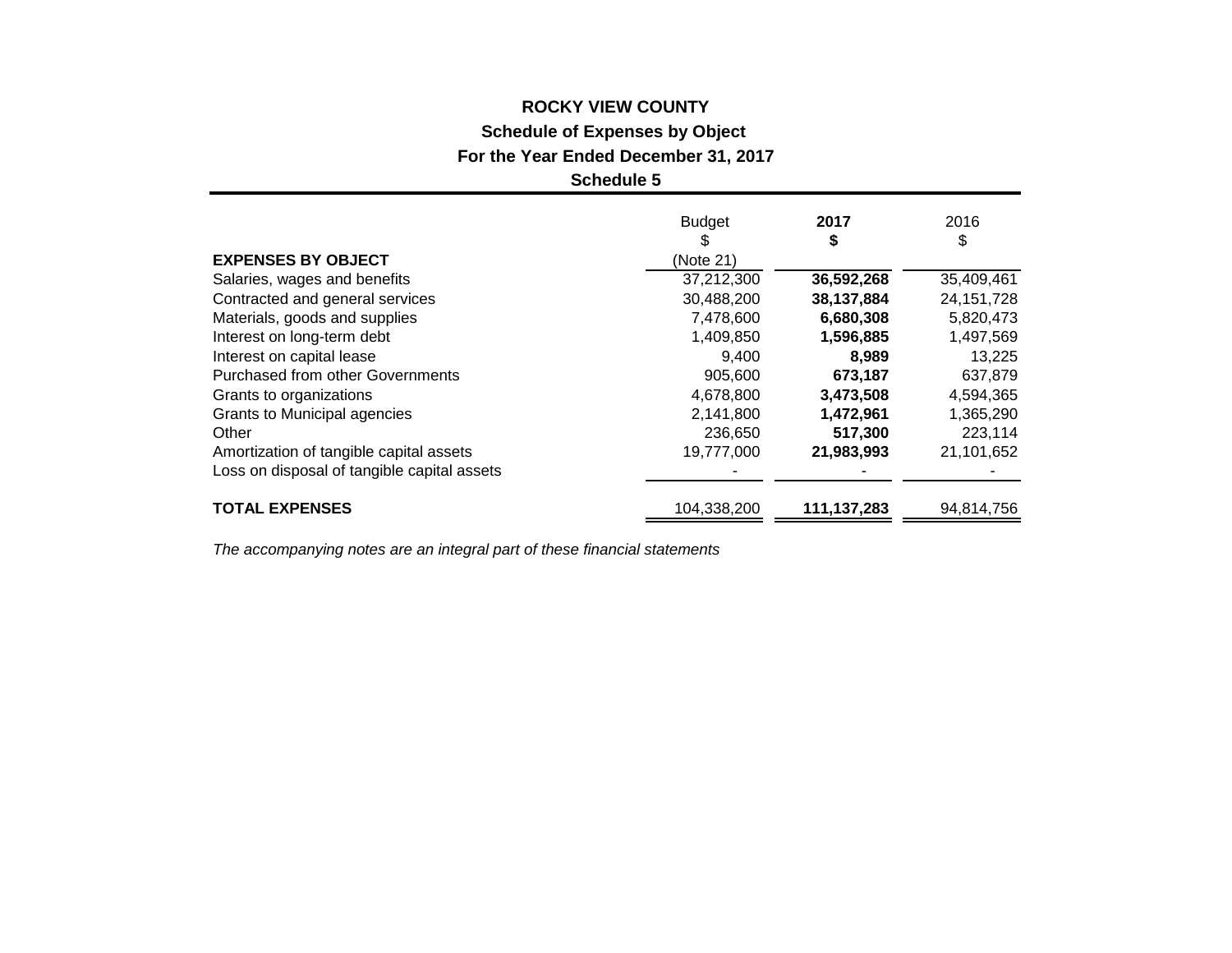### **ROCKY VIEW COUNTY Schedule of Segmented Disclosure For the Year Ended December 31, 2017**

 $\overline{\phantom{0}}$ 

|                                                      |                                     | Schedule 6                          |                                   |                                             |                                     |                    |
|------------------------------------------------------|-------------------------------------|-------------------------------------|-----------------------------------|---------------------------------------------|-------------------------------------|--------------------|
|                                                      | <b>General</b><br><b>Government</b> | <b>Emergency</b><br><b>Services</b> | <b>1&amp;O</b><br><b>Services</b> | <b>Planning &amp;</b><br><b>Development</b> | <b>Community</b><br><b>Services</b> | <b>Total</b><br>\$ |
| <b>REVENUE</b>                                       |                                     |                                     |                                   |                                             |                                     |                    |
| Net municipal taxes                                  | 66,838,355                          |                                     |                                   |                                             |                                     | 66,838,355         |
| Government transfers                                 | 16,101,307                          | 72,057                              | 7,214,630                         | 191,720                                     | 1,275,176                           | 24,854,890         |
| User fees and sales of goods                         | 284,188                             | 531,563                             | 6,284,376                         | 1,530,822                                   | 1,461,903                           | 10,092,852         |
| Investment income                                    | 1,348,412                           |                                     |                                   |                                             |                                     | 1,348,412          |
| Contributed assets                                   |                                     |                                     | 13,055,635                        |                                             |                                     | 13,055,635         |
| Other revenues                                       | 1,276,112                           | 1,418,155                           | 7,409,798                         | 2,989,439                                   | 706,133                             | 13,799,637         |
|                                                      | 85,848,374                          | 2,021,775                           | 33,964,439                        | 4,711,981                                   | 3,443,212                           | 129,989,781        |
| <b>EXPENSES</b>                                      |                                     |                                     |                                   |                                             |                                     |                    |
| Salaries, wages and benefits                         | 8,602,186                           | 10,167,160                          | 12,120,611                        | 5,248,491                                   | 453,820                             | 36,592,268         |
| Contracted and general services                      | 18,581,966                          | 601,833                             | 16,707,506                        | 1,631,072                                   | 615,507                             | 38,137,884         |
| Materials, goods and supplies                        | 206,755                             | 223,339                             | 6,158,705                         | 59,455                                      | 32,054                              | 6,680,308          |
| Transfers to local boards                            | 2,175,652                           | 79,000                              |                                   |                                             | 2,691,817                           | 4,946,469          |
| Long-term debt interest                              |                                     | 59,995                              | 1,536,890                         |                                             |                                     | 1,596,885          |
| Capital lease interest                               |                                     |                                     | 8,989                             |                                             |                                     | 8,989              |
| Other expenses                                       | 419,513                             | 673,187                             | 97,787                            |                                             |                                     | 1,190,487          |
|                                                      | 29,986,072                          | 11,804,514                          | 36,630,488                        | 6,939,018                                   | 3,793,198                           | 89,153,290         |
| NET REVENUE, BEFORE AMORTIZATION                     | 55,862,302                          | (9,782,739)                         | (2,666,049)                       | (2,227,037)                                 | (349, 986)                          | 40,836,491         |
| Amortization expenses                                | 216,264                             | 887,228                             | 20,877,343                        | 3,158                                       |                                     | 21,983,993         |
| <b>EXCESS (DEFFICIENCY) OF REVENUE OVER EXPENSES</b> | 55,646,038                          | (10,669,967)                        | (23, 543, 392)                    | (2, 230, 195)                               | (349, 986)                          | 18,852,498         |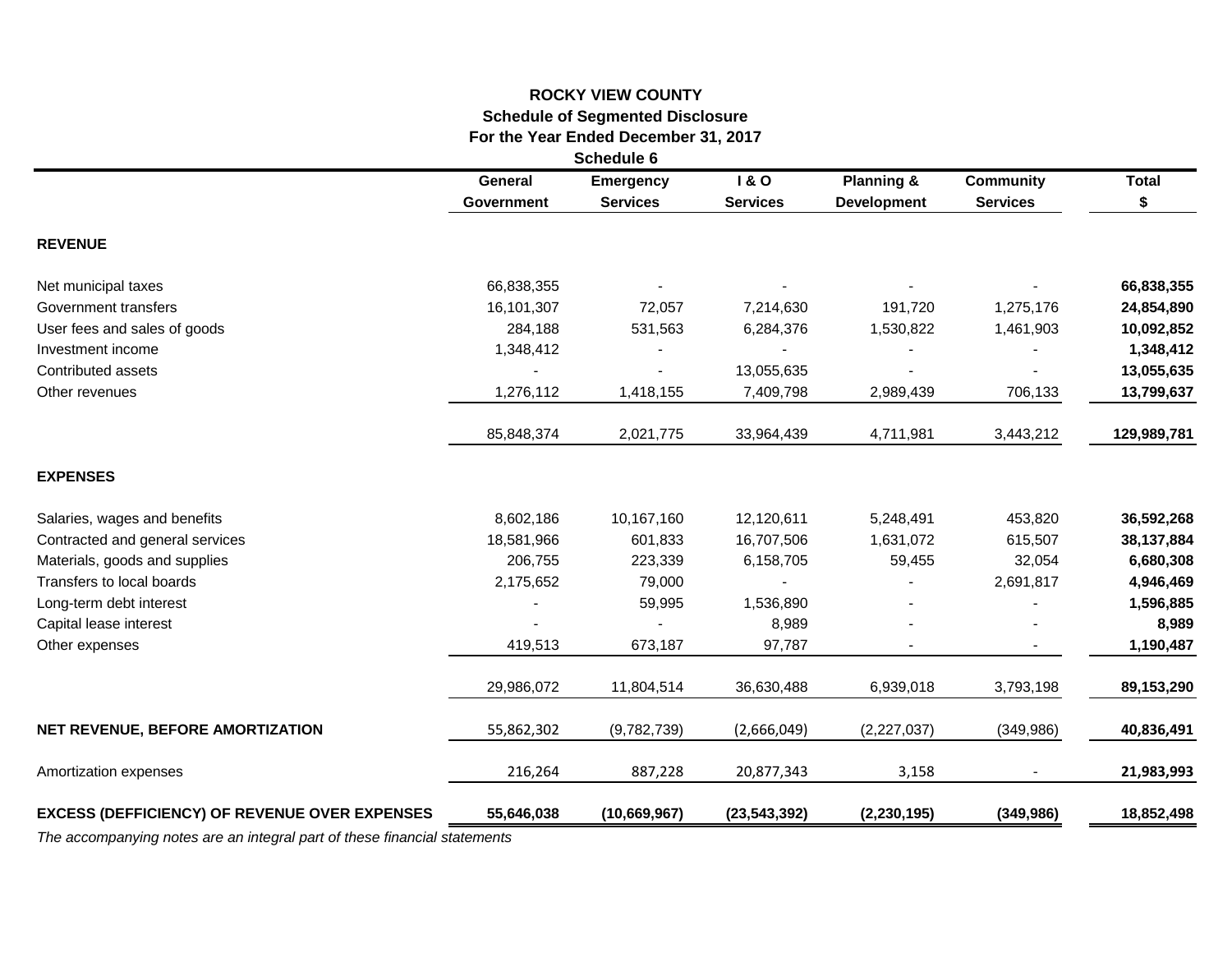### **NOTE 1: SIGNIFICANT ACCOUNTING POLICIES**

These financial statements of Rocky View County (the "County") are the representations of management prepared in accordance with generally accepted accounting principles for local governments established by the Public Sector Accounting Board (PSAB) of the Canadian Institute of Chartered Professional Accountants. Significant aspects of the accounting policies adopted by the County are outlined as follows:

### **Reporting Entity**

The financial statements reflect the assets, liabilities, revenues and expenditures, changes in fund balances and change in financial position of Rocky View County.

The schedule of taxes levied also includes requisitions for education, health, social and other external organizations that are not part of Rocky View County.

The financial statements exclude trust assets that are administered for the benefit for external parties. Interdepartmental and organizational transactions and balances are eliminated.

### **Basis of Accounting**

The financial statements are prepared using the accrual basis of accounting. The accrual basis of accounting records revenue as it is earned and measurable. Expenses are recognized as they are incurred and measurable based upon receipt of goods or services and/or the legal obligation to pay.

### **Revenue Recognition**

Funds from external parties and earnings thereon that are restricted by agreement or legislation are accounted for as deferred revenue until used for the purpose specified.

Government transfers, contributions and other amounts are received from third parties pursuant to legislation, regulation or agreement and may only be used for certain programs, in the completion of specific work, or for the purchase of tangible capital assets. In addition, certain user charges and fees are collected for which the related services have yet to be performed. Revenue is recognized in the period when the related expenses are incurred, services performed or the tangible capital assets are acquired. Revenue on investments, fines and penalties are recognized when earned.

### **Tax Revenue**

The County recognized taxes as assets and revenue when they meet the definition of an asset, are authorized by bylaw, and the taxable event has occurred. Tax Revenue is initially measured at administrations best estimate of the amount resulting from the original taxable event in accordance with legislation. The related tax receivable is initially recognized at its realizable value at the date of acquisition.

Requisitions operate as a flow through and are excluded from municipal revenue.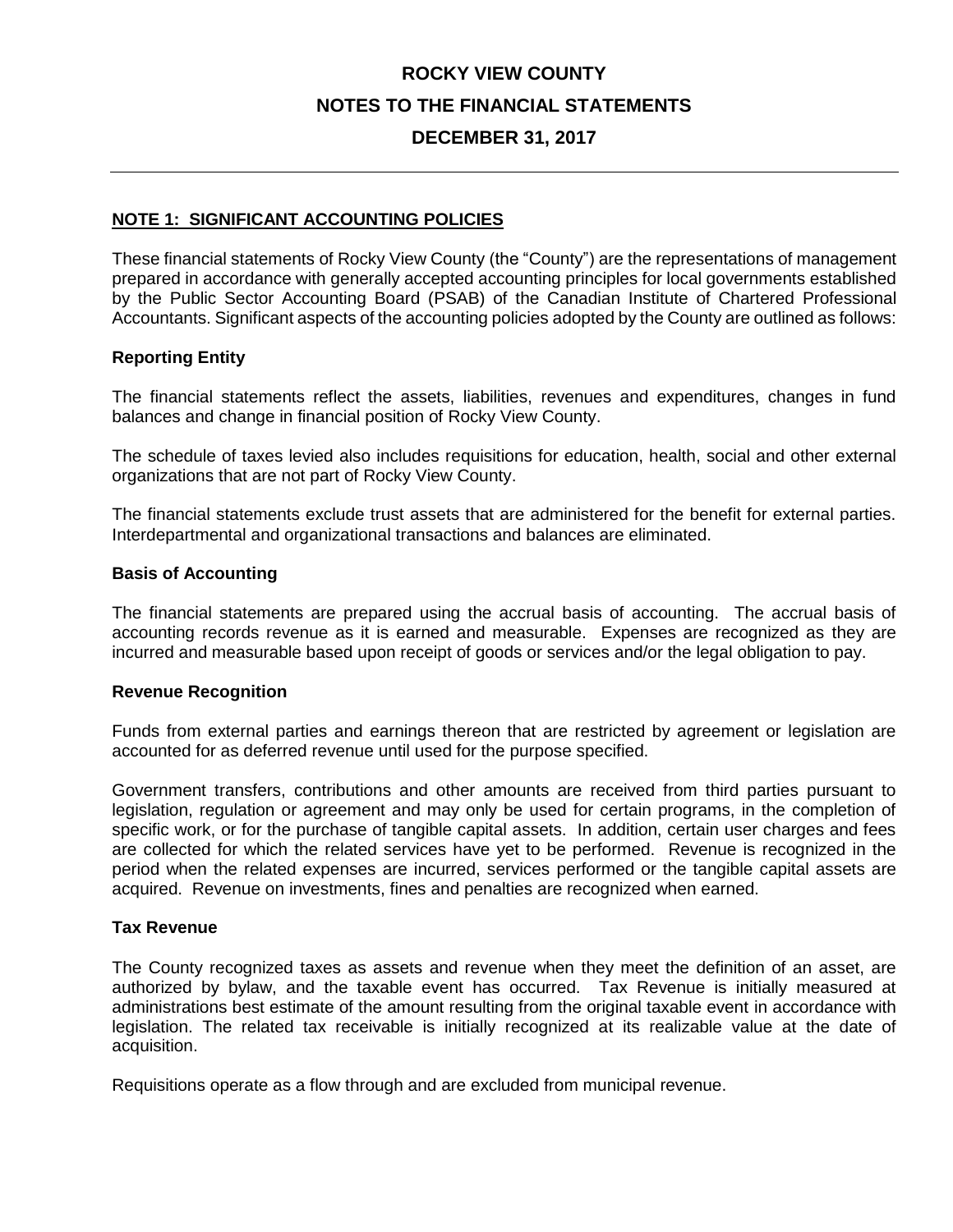### **Government Transfers**

Government transfers are the transfer of assets from senior levels of government that are not the result of an exchange transaction, are not expected to be repaid in the future, or the result of a direct financial return.

Government transfers are recognized in the financial statements as revenue in the period in which events giving rise to the transfer occur, providing the transfers are authorized, any eligibility criteria have been met, and reasonable estimates of the amounts can be determined.

### **Use of Estimates**

The preparation of financial statements in conformity with Canadian Generally Accepted Accounting Principles (GAAP) and in conjunction with the Public Services Accounting Board (PSAB) requires management to make estimates and assumptions that affect the reported amount of assets and liabilities and disclosure of contingent assets and liabilities at the date of the financial statements, and the reported amounts of revenue and expenditure during the period. Where measurement uncertainty exists, the financial statements have been prepared within reasonable limits of materiality. Actual results could differ from those estimates.

Accounts receivable are stated after evaluation as to their collectability. Amortization is based on the estimated useful lives of tangible assets. Reclamation, closure and post-closure liabilities are calculated based on management's best estimates of costs and timing.

### **Investments**

Investments are recorded at amortized cost. Investment premiums and discounts are amortized on the net present value basis over the term of the respective investments. When there has been a loss in value that is other than a temporary decline, the respective investment is written down to recognize the loss.

### **Debt Charges Recoverable**

Debt charges recoverable consist of amounts that are recoverable from municipal agencies or other local governments with respect to outstanding debentures or other long-term debt pursuant to annexation orders or joint capital undertakings. These recoveries are recorded at a value that equals the offsetting portion of the un-matured long-term debt.

### **Local Improvement Charges**

Construction and borrowing costs associated with local improvement projects are recovered through annual special assessments during the period of related borrowings. These levies are collectable from property owners for work performed by Rocky View County.

### **Inventories**

Inventories held for consumption are recorded at the lower of cost or net realizable value with the cost determined by the average cost method.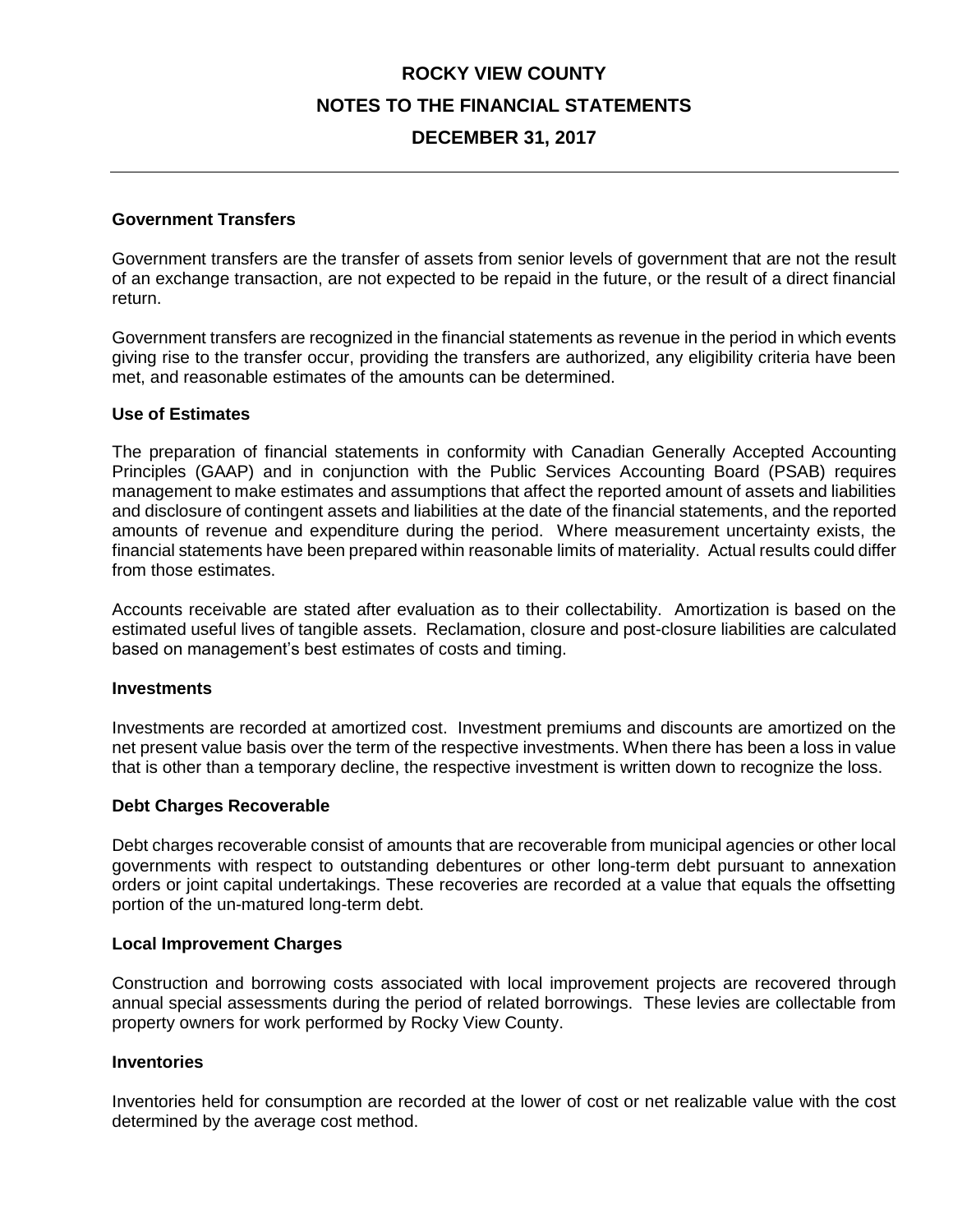### **Landfill Closure and Post-Closure Liability**

Pursuant to the Alberta Environment Protection and Enhancement Act, the County is required to fund the closure of its landfill sites and provide for post-closure care of the facility. Closure and post-closure activities include the final clay cover, landscaping, as well as surface and ground water monitoring, leachate control, and visual inspection. The requirement is being provided for over the estimated remaining life of the landfill sites based on usage.

### **Liability for Contaminated Sites**

Contaminated sites are a result of contamination being introduced into air, soil, water or sediment of a chemical, organic or radioactive material or live organism that exceeds an environmental standard. The liability is recorded net of any expected recoveries. A liability for remediation of a contaminated site is recognized when a site is not in productive use and is management's estimate of the cost of post remediation including operation, maintenance and monitoring.

### **Non-Financial Assets**

Non-financial assets are not available to discharge existing liabilities and are held for use in the provision of services. They have useful lives extending beyond the current year and are not intended for sale in the normal course of operations. The change in non-financial assets during the year, together with the excess of revenues over expenses, provides the Change in Net Financial Assets (Debt) for the year.

### **i) Tangible Capital Assets**

Tangible capital assets are recorded at cost which includes all amounts that are directly attributable to acquisition, construction, development or betterment of the asset. The cost, less residual value, of the tangible capital assets is amortized on a straight-line basis over the estimated useful life as follows:

|                                            | <b>YEARS</b> |  |
|--------------------------------------------|--------------|--|
|                                            |              |  |
| Land Improvements                          | $15 - 20$    |  |
| <b>Buildings</b>                           | 10-50        |  |
| <b>Engineered structures</b>               |              |  |
| Water system                               | $30 - 75$    |  |
| Wastewater system                          | $30 - 75$    |  |
| Other engineered structures                | $5 - 25$     |  |
| Machinery and equipment (owned and leased) | $3 - 10$     |  |
| Vehicles                                   | $8 - 20$     |  |

One-half of the annual amortization is charged in the year of acquisition and in the year of disposal. Assets under construction are not amortized until the asset is available for productive use.

### **ii) Contributions of Tangible Capital Assets**

Tangible capital assets received as contributions are recorded at fair value at the date of receipt and also are recorded as revenue.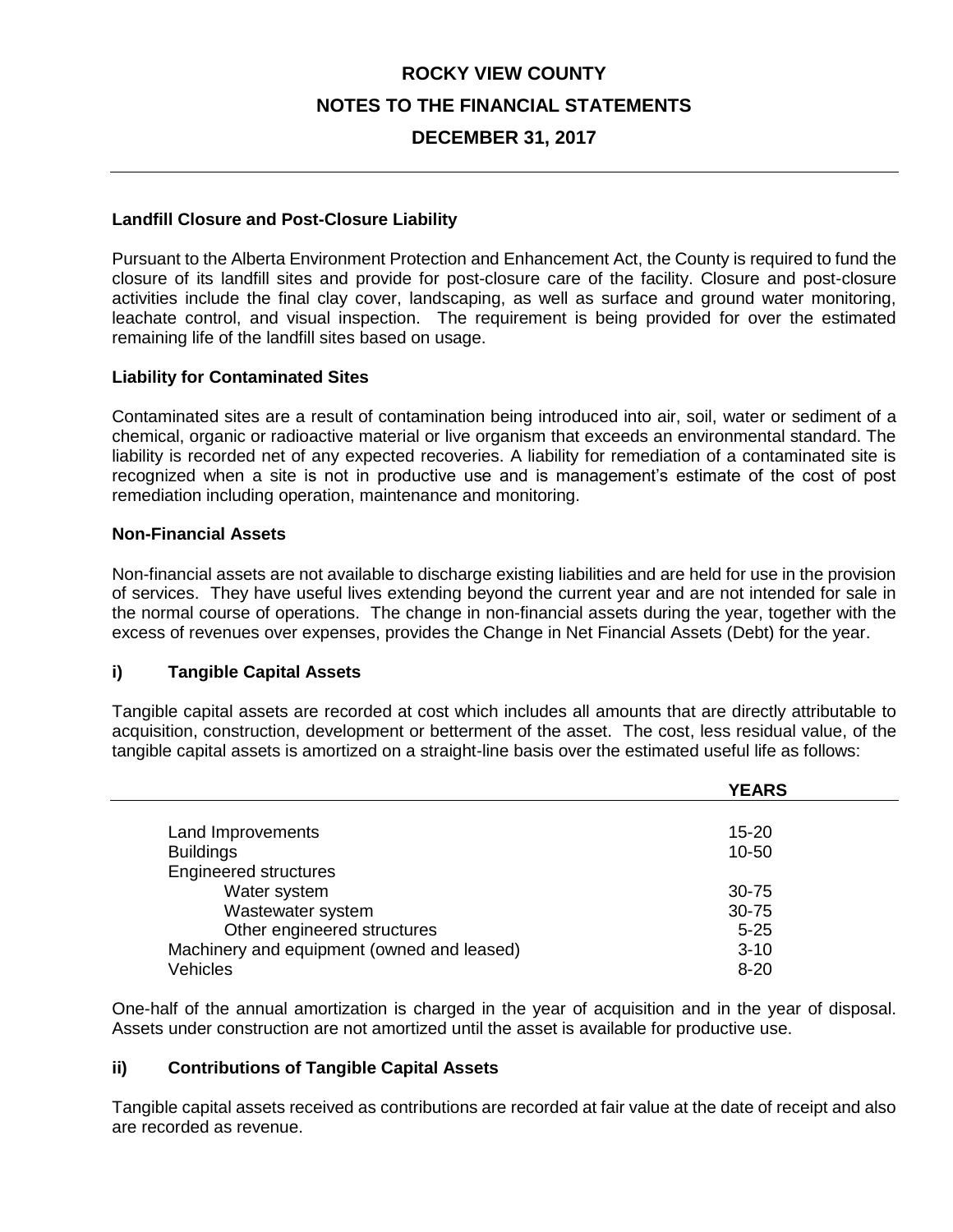### **iii) Resource Asset**

The water licenses are recorded at cost and have been assessed with an indefinite life. The assets will not be amortized and impairment will be reviewed when there are indicators of a decline in value.

### **iv) Capital Leases**

Leases are classified as capital or operating leases. A lease that transfers substantially all of the benefits and risks incidental to ownership of property are accounted for as capital leases. At the inception of a capital lease, an asset and payment obligation is recorded at an amount equal to the lesser of the present value of the minimum lease payments and the property's fair market value. All other leases are accounted for as operating leases and the related lease payments are charged to expenses as incurred.

An arrangement contains a lease where the arrangement conveys a right to use the underlying tangible asset, and whereby its fulfilment is dependent on the use of the specific tangible asset. After the inception of the arrangement, a reassessment of whether the arrangement contains a lease is made only in the event that:

- There is a change in contractual terms;
- A renewal option is exercised or an extension is agreed upon by the parties to the arrangement;
- There is a change in the determination of whether the fulfilment of the arrangement is dependent on the use of the specific tangible asset; or
- There is a substantial physical change to the specified tangible asset.

### **Requisition Over-levy and Under-levy**

Over-levies and under-levies arise from the difference between the actual property tax levy made to cover each requisition and the actual amount requisitioned.

If the actual levy exceeds the requisition, the over-levy is accrued as a liability and property tax revenue is reduced. Where the actual levy is less than the requisition amount, the under-levy is accrued as a receivable and as property tax revenue.

Requisition tax rates in the subsequent year are adjusted for any over-levies or under-levies of the prior year.

### **Pensions**

The County participates in two multi-employer pension plans. The plan is accounted for as a defined contribution plan. Contributions for current services are recorded as expenditures in the year in which they become due.

### **Funds Held in Trust**

The County held \$ 381,328 in a Cemetery Perpetual Care Trust Account as at December 31, 2017 (2016 - \$ 432,493).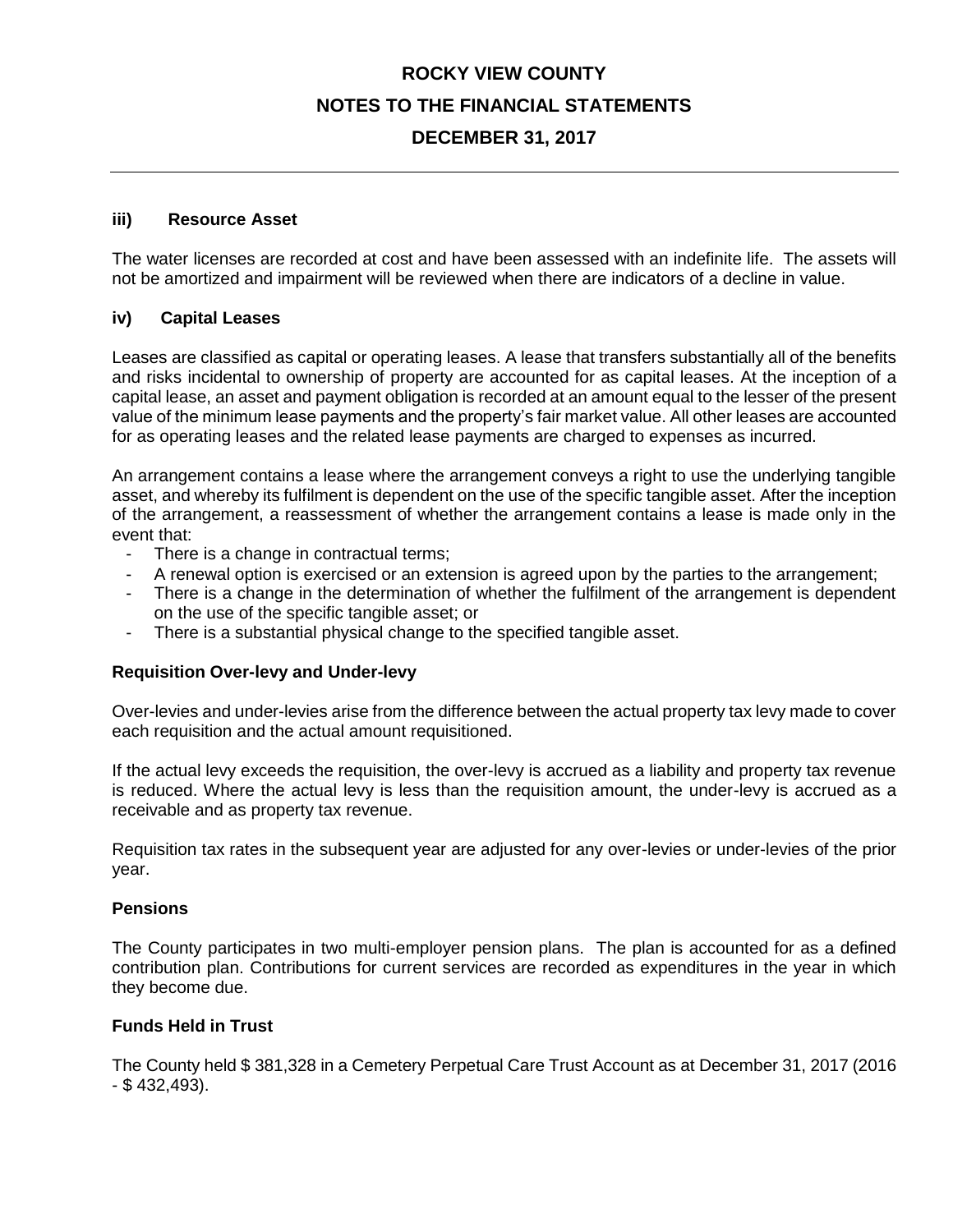#### **Segmented Disclosure**

The County conducts its business through a number of reportable segments. The operating segments are established by management and facilitate the achievement of long-term objectives and aid in resource allocation decision. For each reported segment, revenues and expenses represent both amounts that are directly attributable to the segment and amounts that are allocated on a reasonable basis. The accounting policies used in these segments are consistent with those followed in the preparation of the financial statements.

### **NOTE 2: INVESTMENTS**

|             | 2017       | 2016              |  |  |
|-------------|------------|-------------------|--|--|
| Investments | 85 005 067 | 82.167.796<br>\$. |  |  |

Investments have effective interest rates of 1.50% to 2.00% (2016 – 1.21% to 1.85%) and mature in less than one year.

Investments include funds that are designated for developer's refundable deposits, public reserve funds and grant funds for capital and operating expenditures.

### **NOTE 3: BANK INDEBTEDNESS**

|                                     | 2017                     | 2016                     |
|-------------------------------------|--------------------------|--------------------------|
| Cash in bank<br>Outstanding cheques | 4,391,536<br>(9,884,391) | 2,502,797<br>(5,325,682) |
|                                     | (5,492,855)              | (2,822,885)              |

The County has a \$5,000,000 (2016 - \$5,000,000) unsecured operating line of credit with ATB Financial. This line of credit bears interest, when utilized, at  $\frac{1}{4}$  % below the prime lending rate as established by ATB Financial. The outstanding balance at year end is \$ Nil (2016 - \$ Nil).

### **NOTE 4: RECEIVABLES**

|                                            | 2017      | 2016      |
|--------------------------------------------|-----------|-----------|
| <b>Property Taxes</b>                      |           |           |
| Current taxes and grants in place of taxes | 2,222,592 | 2,275,054 |
| Arrears taxes                              | 1,022,407 | 1,070,140 |
|                                            | 3.244.999 | 3,345,194 |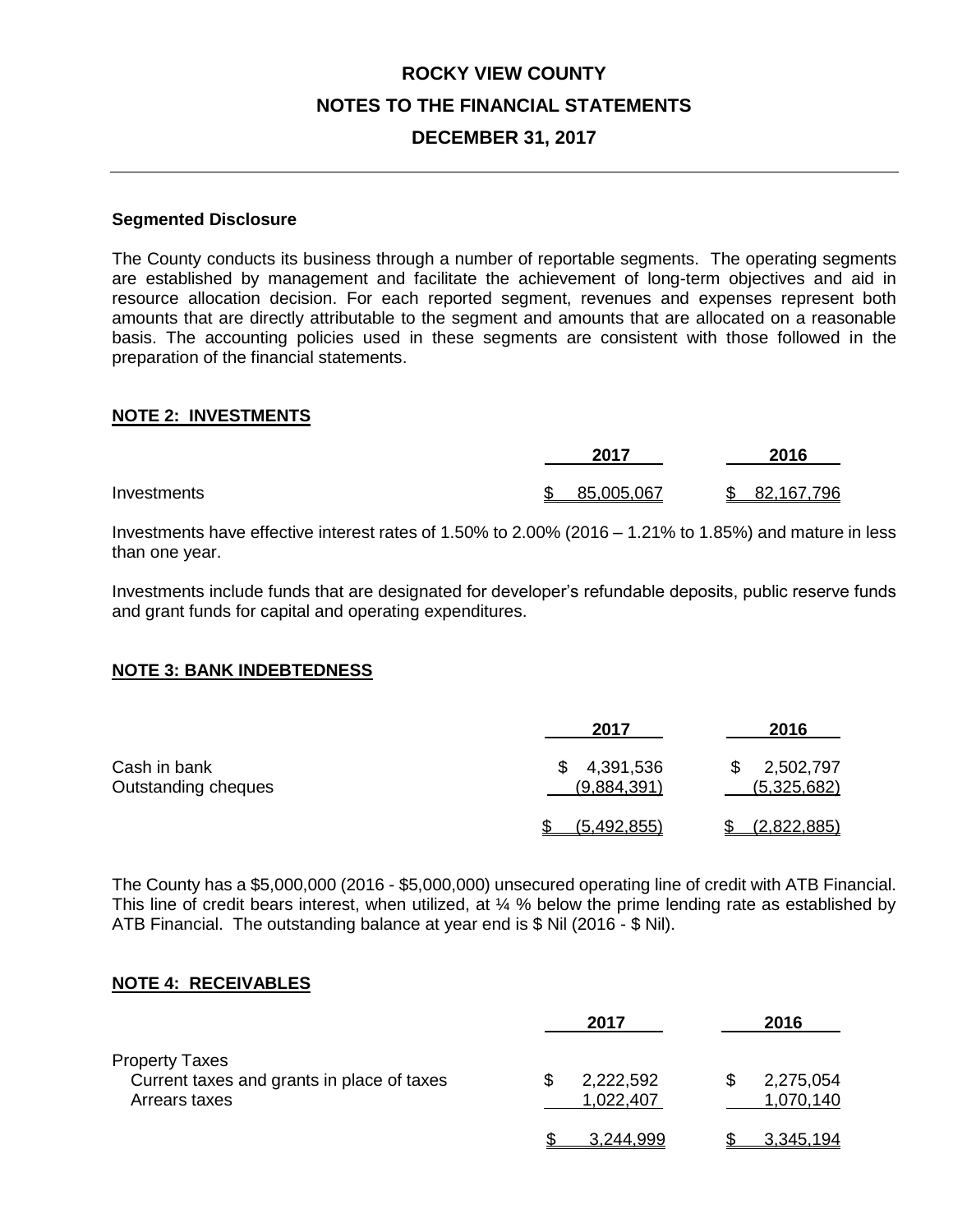# **ROCKY VIEW COUNTY NOTES TO THE FINANCIAL STATEMENTS**

### **DECEMBER 31, 2017**

| Other<br><b>Trade Accounts</b><br><b>Fuel Tax Rebate</b><br><b>GST</b> | 8,465,550<br>\$<br>12,453<br>685,205 | 7,034,652<br>\$<br>8,334<br>516,652 |
|------------------------------------------------------------------------|--------------------------------------|-------------------------------------|
|                                                                        | 9,163,208                            | <u>7,559,638</u>                    |
| Total                                                                  | 12,408,207                           | 10,904,832                          |
|                                                                        |                                      |                                     |

### **NOTE 5: DEBT CHARGES RECOVERABLE**

|                                                                          | 2017              | 2016              |
|--------------------------------------------------------------------------|-------------------|-------------------|
| Current debt charges recoverable<br>Non-current debt charges recoverable | 54.140<br>646,752 | 51,524<br>700,892 |
|                                                                          | 700.892           | 752,416           |

The County has secured long-term financing on behalf of several community organizations for joint projects within the County. This debt is recoverable from the organizations at interest rates from 4.758% to 5.250%. The debts mature and will be fully recovered starting in the year 2023 and ending in 2032.

|                                                                                                              | <b>Principal</b> | <b>Interest</b>                                           | <u>Total</u>                                   |
|--------------------------------------------------------------------------------------------------------------|------------------|-----------------------------------------------------------|------------------------------------------------|
| 2018                                                                                                         | \$<br>54,140     | \$<br>34,246                                              | \$<br>88,386                                   |
| 2019                                                                                                         | 56,888           | 31,498                                                    | 88,386                                         |
| 2020                                                                                                         | 59,777           | 28,610                                                    | 88,387                                         |
| 2021                                                                                                         | 62,812           | 25,574                                                    | 88,386                                         |
| 2022                                                                                                         | 66,001           | 22,385                                                    | 88,386                                         |
| Thereafter                                                                                                   | 401,274          | 97,102                                                    | 498,376                                        |
|                                                                                                              | 700,892          | \$239,415                                                 | \$940,307                                      |
| <b>NOTE 6: DEFERRED REVENUE</b><br>Prepaid property tax<br>Deferred grant revenue<br>Developer contributions |                  | 2017<br>$\mathfrak{L}$<br>123,103<br>12,961,667<br>80,825 | 2016<br>\$<br>188,350<br>10,052,355<br>180,825 |
| Other deferred revenue                                                                                       |                  | 2,503,458                                                 | 2,318,495                                      |
|                                                                                                              |                  | 5.669.053                                                 | 12.740.025                                     |

### **NOTE 7: EMPLOYEE BENEFIT OBLIGATIONS**

|          | 2017         | 2016        |
|----------|--------------|-------------|
| Vacation | \$ 1,076,909 | \$1,045,394 |

The vacation liability is comprised of the vacation that employees are deferring to future years.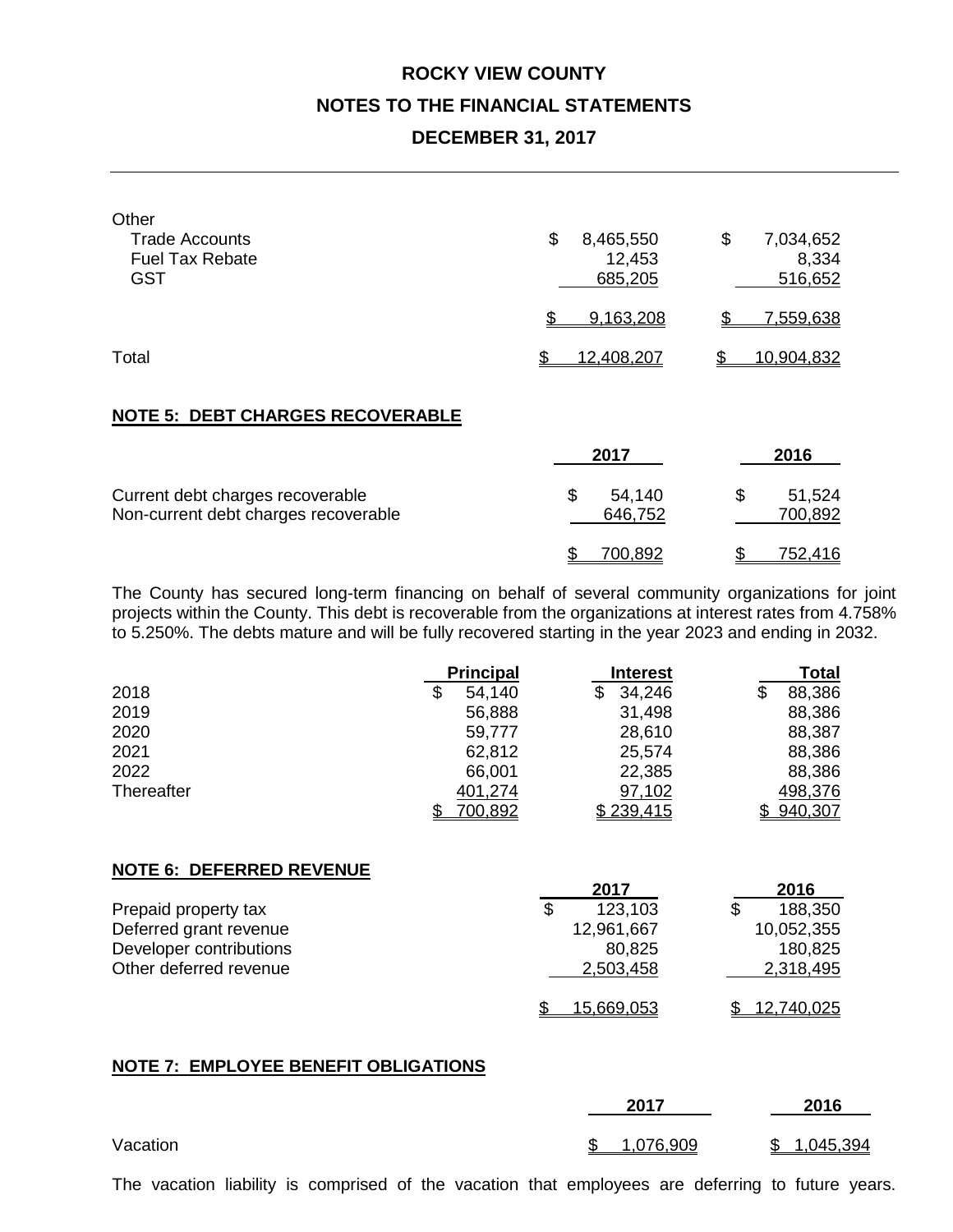Employees have either earned the benefit (and are vested) or are entitled to these benefits within the next budgetary year.

### **NOTE 8: LONG-TERM DEBT**

|                                      | 2017          |     | 2016         |
|--------------------------------------|---------------|-----|--------------|
| Operating debt, maturing             |               |     |              |
| between 2023 and 2032,               |               |     |              |
| bearing interest at rates            |               |     |              |
| between 4.758% and 5.250%            | \$<br>700,892 | \$  | 752,416      |
| Capital debt, maturing               |               |     |              |
| between 2018 and 2046, bearing       |               |     |              |
| variable and fixed interest rates at | 53,980,155    |     | 58,164,962   |
| between 1.637% and 4.057%            | \$54,681,047  |     | \$58,917,378 |
| Funding for future payments from:    |               |     |              |
| <b>General Tax</b>                   | \$<br>206,330 | \$. | 234,970      |
| <b>Emergency Services Tax</b>        | 1,843,579     |     | 2,441,598    |
| <b>Local Improvement Tax</b>         | 5,938,399     |     | 6,043,348    |
| <b>Special Levy</b>                  | 46,592,720    |     | 50,080,774   |
| <b>User Fees</b>                     | 100,019       |     | 116,688      |
|                                      | 54,681,047    |     | 58,917,378   |

Debenture debt is issued on the credit and security of the County at large.

Principal and interest repayments are as follows, assuming debt will be renewed at similar terms as it comes due:

|           | <b>Capital</b>      | <b>Interest</b> | Operating | <b>Interest</b> | Total        |
|-----------|---------------------|-----------------|-----------|-----------------|--------------|
| 2018      | 3,901,357           | 1,378,814       | 54,140    | 34,246          | 5,368,557    |
| 2019      | 3,882,196           | 1,283,820       | 56,888    | 31,498          | 5,254,402    |
| 2020      | 3,417,523           | 1,191,441       | 59,777    | 28,610          | 4,697,351    |
| 2021      | 3,428,340           | 1,104,533       | 62,812    | 25,574          | 4,621,259    |
| 2022      | 3,439,539           | 1,017,244       | 66,001    | 22,385          | 4,545,169    |
| Remainder | 35,911,200          | 7,528,170       | 401,274   | 97,102          | 43,937,746   |
| Total     | <u>\$53,980,155</u> | \$13,504,022    | 700,892   | \$239,415       | \$68,424,484 |

Of the \$ 700,892 in principal payments to be made in future years on operating debt, all will be paid from tax levies and local improvement tax.

Of the \$ 53,980,155 in principal payments to be made in future years on capital debt, all will be paid from user fees, special levies, local improvement tax and tax levies.

Interest expense on long-term debt amounted to \$ 1,596,885 (2016 - \$ 1,497,569). The County's total cash payments for interest were \$ 1,611,016 (2016 - \$ 1,488,705).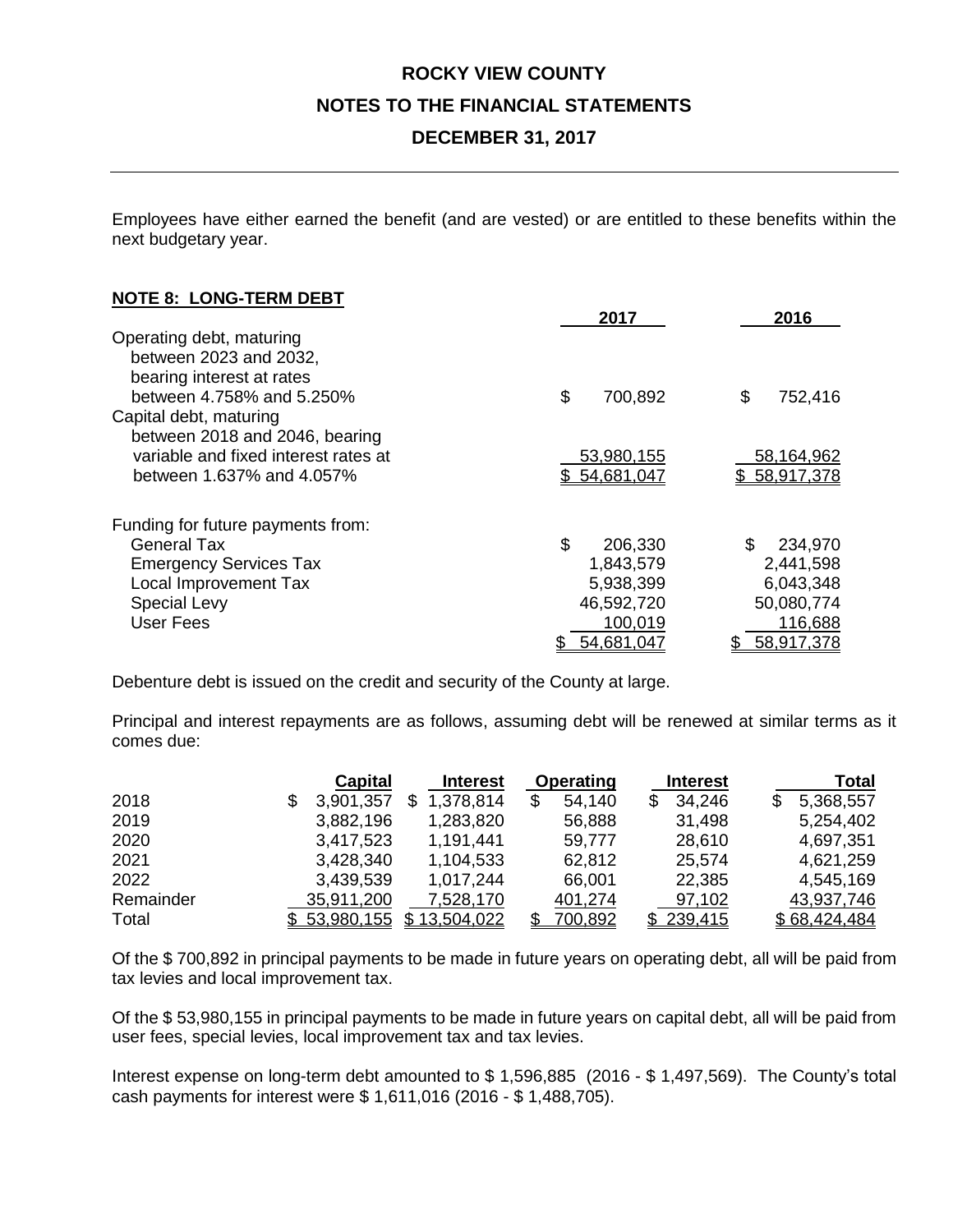# **ROCKY VIEW COUNTY NOTES TO THE FINANCIAL STATEMENTS**

### **DECEMBER 31, 2017**

### **NOTE 9: CAPITAL LEASE OBLIGATIONS**

|                                                   | 2017    | 2016    |
|---------------------------------------------------|---------|---------|
| Obligation under capital lease payable in monthly |         |         |
| Instalments of \$7,362 including interest at      | 120.133 | 199.484 |
| 5.499%, due at every month end                    |         |         |

Future minimum lease payments related to obligations under capital lease are as follows:

|                        | 2018 | 88,340    |
|------------------------|------|-----------|
|                        | 2019 | 36,808    |
|                        |      | 125,148   |
| Less: imputed interest |      | (5,015)   |
|                        |      | \$120,133 |

Capital lease obligations are secured by related property, plant and equipment having a net book value of \$ 238,500 in 2017 (\$ 270,300 in 2016).

### **NOTE 10: PENSION PLANS**

### **Local Authorities Pension Plan (LAPP)**

Employees of the County participate in the Local Authorities Pension Plan ("LAPP" or the "Plan"), which is covered by the Public Sector Pension Plans Act. This plan is financed by employer and employee contributions and by investment earnings of the LAPP Fund. Contributions for current service are recorded as expenditures in the year in which they become due.

Rocky View County is required to make current service contributions to the Plan of 11.39% of pensionable earnings up to the year's maximum pensionable earnings under the Canada Pension Plan (CPP), and 15.84% of pensionable earnings above this amount. Employees of the County are required to make current service contributions of 10.39% of pensionable earnings up to the year's maximum pensionable earnings and 14.84% on pensionable earnings above this amount.

Total employer contributions by Rocky View County to the LAPP in 2017 were \$ 2,602,778 (2016 - \$ 2,474,288). Total contributions by the employees of Rocky View County to the LAPP in 2017 were \$ 2,418,237 (2016 - \$ 2,283,638).

At December 31, 2016, the date of the most recent actuarial valuation, the Plan disclosed an actuarial deficiency of \$ 637,357 million (2015 - \$ 923,416 million).

### **APEX Supplementary Pension Plan**

The APEX Supplementary Pension Plan, an Alberta Urban Municipality Association (AUMA) sponsored defined benefit pension plan covered under the provisions of the Alberta Employment Pensions Plans Act, commenced in 2008 and provides supplementary pension plan benefits. The plan supplements the Local Authorities Pension Plan.

The County Manager and General Managers of the County can participate in the APEX Supplementary Pension Plan. APEX is financed by Employer and Employee contributions and investment earnings of the APEX fund. Contributions for current service are recorded as expenditures in the year in which they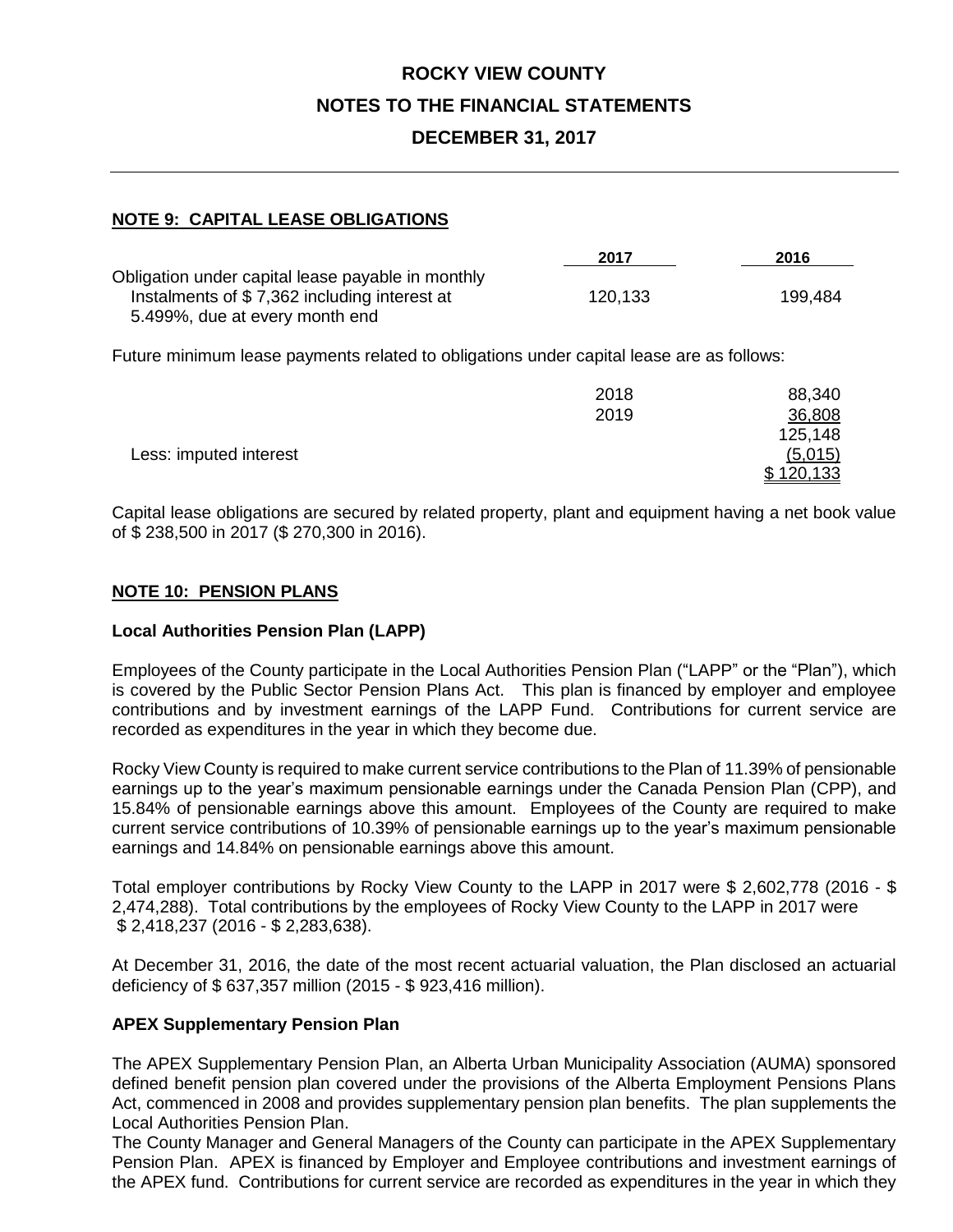become due.

Rocky View County makes current service contributions to the plan of 3.78% of pensionable earnings up to the APEX maximum earnings of \$145,722. Eligible employees of the County can make current service contributions of 2.84% of earnings up to the APEX maximum earnings of \$145,722. Total employer contributions by Rocky View County to APEX in 2017 amounted to \$ 22,033 (2016 - \$17,340). Total contributions by employees of the County to APEX amounted to \$ 16,554 for the 2017 year (2016 - \$ 14,450).

The cost of post-retirement benefits earned by employees is actuarially determined using the projected benefit method prorated on service and administration's best estimate of salary and benefit escalation and retirement ages of employees. The costs of post-retirement benefits are fully funded.

### **NOTE 11: COMMITMENTS & CONTINGENCIES**

No provision has been made on the statement of financial position for the various lawsuits and legal claims filed against the County as the extent of the lawsuits and legal claims are not determinable at December 31, 2017. The amount of any future settlement would be accounted for in the year the losses are determined.

The County has entered into equipment leases. The commitments for the next 5 years are as follows:

**Operating**

| 2018 | \$686,484 |
|------|-----------|
| 2019 | \$551,587 |
| 2020 | \$548,505 |
| 2021 | \$548,505 |
| 2022 | \$275,615 |

The County has entered into architectural building design and construction agreements for the new Administrative Building with an estimated amount payable of \$ 10,309,099. The County has also entered into an agreement to perform Flood Mitigation work in the Bragg Creek area with an estimated amount payable of \$ 891,126.

The County has contributed resources to an aquatic facility located on lands owned 50/50 by the County and the Town of Cochrane. As there is not currently a definitive ownership agreement in place, it is not possible to recognize the contributions as an asset or consider if additional assets have been acquired. Negotiations are expected to occur in 2018 whether an asset has been acquired and the amount of the acquisition.

### **NOTE 12: RECIPROCAL INSURANCE EXCHANGE MEMBERSHIPS**

The County was a member of the Genesis Reciprocal Insurance Exchange and the Jubilee Reciprocal Insurance Exchange as at December 31, 2017. Under the terms of the membership, the County could become liable for its proportionate share of any claim losses in excess of the funds held by the exchange. Any liability incurred would be accounted for as a current transaction in the year the losses are determined.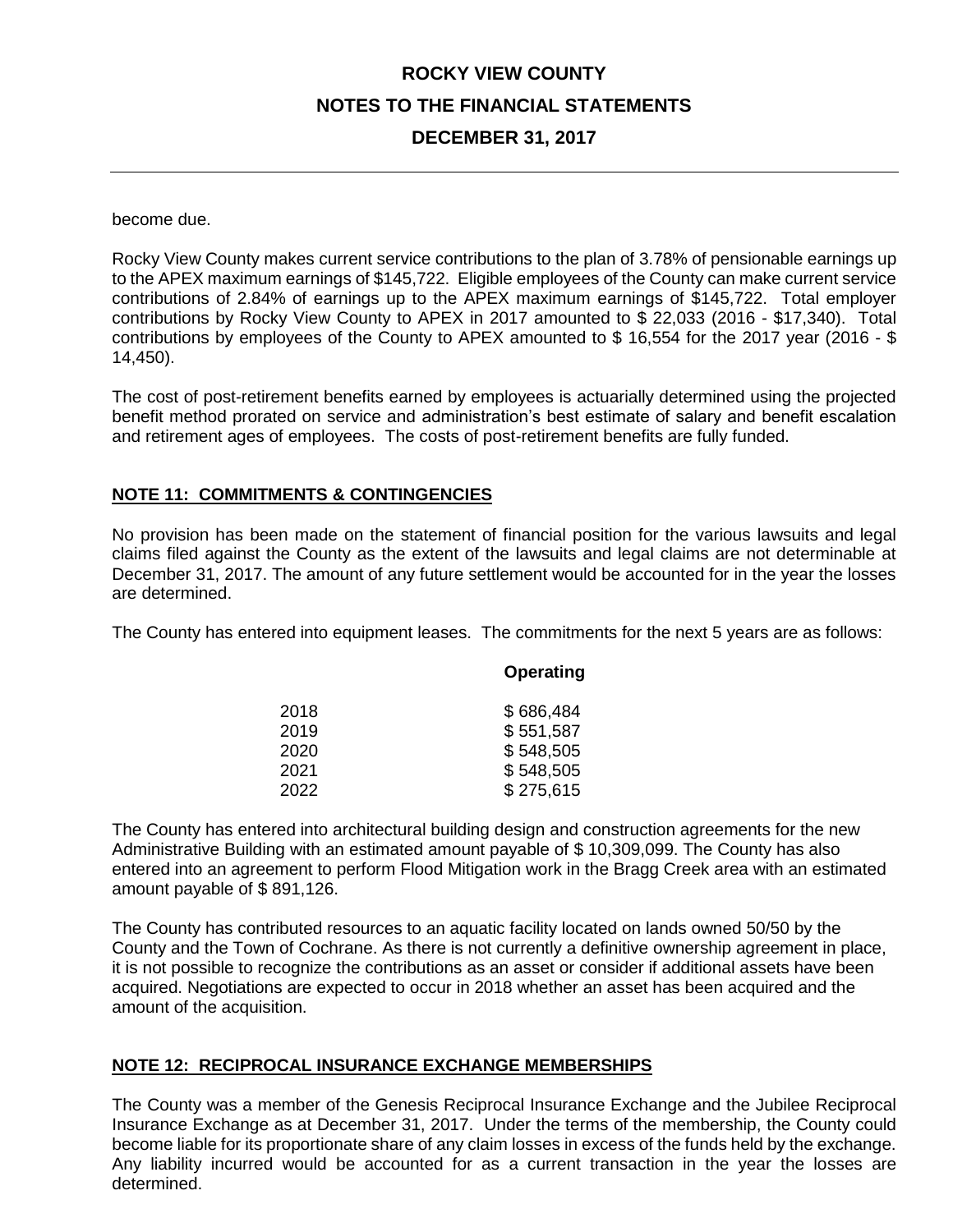### **NOTE 13: DEBT LIMITS**

Section 276(2) of the Municipal Government Act and related provincial regulations require that the debt and debt limits, as defined by Alberta Regulation 255/00, for the County, be disclosed as follows:

|                                       | 2017         | 2016              |
|---------------------------------------|--------------|-------------------|
| Total debt limit                      | 144,605,717  | 133,549,364       |
| Total long term debt                  | (54,801,180) | (59,116,862)      |
| Total amount of debt limit unused     | 89,804,537   | 74,432,502        |
| <b>Debt Servicing Limit</b>           | 24,100,953   | 22,258,227        |
| <b>Debt Servicing</b>                 | (5,456,897)  | (4,777,135)       |
| Amount of Debt Servicing Limit unused | 18,644,056   | <u>17,481,092</u> |

The debt limit is calculated at 1.5 times revenue of the County (as defined in Alberta Regulation 255/00) and the debt service limit is calculated at 0.25 times such revenue. Incurring debt beyond these limitations requires approval by the Minister of Municipal Affairs. These thresholds are guidelines used by Alberta Municipal Affairs to identify municipalities that could be at financial risk if further debt is acquired. The calculation taken alone does not represent the financial stability of the County; rather, the financial statements must be interpreted as a whole.

### **NOTE 14: ACCUMULATED SURPLUS**

|                                             | 2017                                  | 2016<br>(Note 23)                   |  |
|---------------------------------------------|---------------------------------------|-------------------------------------|--|
| Unrestricted surplus<br>Capital deficit     | 7,211,227<br>(5,898,415)<br>1,312,812 | 6,144,658<br>(5,898,415)<br>246,243 |  |
| Restricted surplus<br>Reserve funds         |                                       |                                     |  |
| <b>General Operating</b>                    | \$<br>3,802,759                       | \$<br>4,259,548                     |  |
| Roads                                       | 1,942,661                             | 1,173,733                           |  |
| <b>Offsite Levies</b>                       | 19,767,086                            | 17,444,626                          |  |
| <b>Tax Stabilization</b>                    | 19,791,292                            | 28,588,610                          |  |
| Utility                                     | 703,693                               | 539,068                             |  |
| Public                                      | 12,206,560                            | 11,741,039                          |  |
| Equipment                                   | 3,650,519                             | 2,581,605                           |  |
| <b>Voluntary Recreation</b>                 | 798,889                               | 790,089                             |  |
| Equity in water license                     | 16,375,000                            | 16,375,000                          |  |
| Equity in tangible capital assets (Note 19) | 530,358,324                           | 508,117,536                         |  |
|                                             | 610,709,595<br>æ.                     | 591,857,097<br>\$                   |  |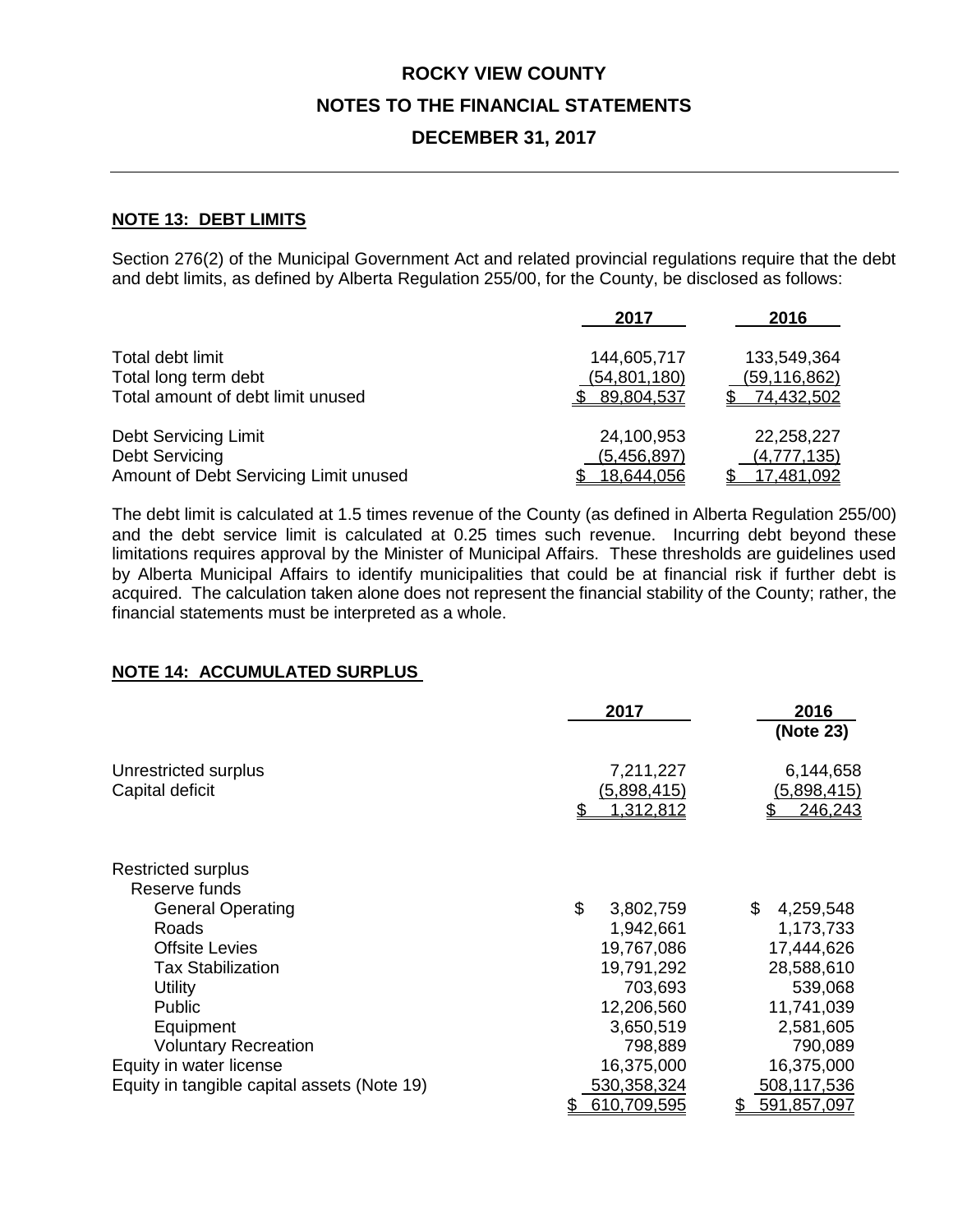### **NOTE 15: FINANCIAL INSTRUMENTS**

**NOTE 16: SALARY AND BENEFIT DISCLOSURE**

The County's financial instruments consist of cash and temporary investments, accounts receivable, investments, debt charges recoverable, bank indebtedness, accounts payable and accrued liabilities, employee benefit obligations, deposit liabilities, long-term debt, and capital lease obligations. It is managements' opinion that the County is not exposed to significant interest or currency risks arising from these financial instruments.

The County is subject to credit risk with respect to taxes and grants in place of taxes, accounts receivable and debt charges recoverable. Credit risk arises from the possibility that taxpayers and entities to which the County provides services may experience financial difficulty and be unable to fulfil their obligations. The large number and diversity of taxpayers and customers minimizes the credit risk.

Unless otherwise noted, the carrying value of the financial instrument approximates fair value.

|                            | No. of         |                     | <b>Benefits &amp;</b> | <b>Total</b> | No. of         | <b>Total</b> |
|----------------------------|----------------|---------------------|-----------------------|--------------|----------------|--------------|
|                            | <b>Persons</b> | <b>Salary</b><br>\$ | <b>Allowances</b>     | 2017<br>\$   | <b>Persons</b> | 2016<br>\$   |
| Councillors:               |                |                     |                       |              |                |              |
| Division 1                 | 2              | 46,782              | 33,097                | 79,879       | 1              | 76,436       |
| Division 2                 | 2              | 44,932              | 32,208                | 77,140       |                | 75,779       |
| Division 3                 | 2              | 47,232              | 28,690                | 75,922       |                | 72,517       |
| Division 4                 | 2              | 44,932              | 31,961                | 76,893       |                | 78,755       |
| Division 5                 | 2              | 50,016              | 29,683                | 79,699       |                | 78,244       |
| Division 6                 |                | 60,695              | 40,999                | 101,694      |                | 99,799       |
| Division 7                 | 2              | 44,932              | 31,451                | 76,383       |                | 75,239       |
| Division 8                 | 2              | 45,532              | 32,224                | 77,756       |                | 75,797       |
| Division 9                 | 2              | 46,882              | 33,272                | 80,154       | 1              | 78,156       |
| <b>County Manager</b>      |                | 244,228             | 40,977                | 285,205      |                | 277,425      |
| <b>Designated Officers</b> | 2              | 227,281             | 31,836                | 259,117      | 2              | 258,610      |

Salaries and benefits for elected Municipal Officials, the County Manager and the Designated Officers as required by Alberta Regulation 313/2000, is disclosed as follows:

(1) Salary includes regular base pay, bonuses, overtime, lump sum payments, gross honoraria and any other direct cash remuneration.

- (2) Elected Officials: Benefits & Allowances include the County's contribution and payments for Canada Pension Plan (CPP), Workers Compensation Board (WCB), dental coverage, vision coverage, group life insurance, accidental disability and dismemberment insurance, travel allowance and general expense allowance.
- (3) County Manager/Designated Officers: Benefits & Allowances include the County's contribution and payments for Canada Pension Plan (CPP), Workers Compensation Board (WCB), employment insurance, extended health care, dental coverage, vision coverage, group life insurance, accidental disability and dismemberment insurance, local authorities pension plan (LAPP), and APEX Supplementary Pension Plan.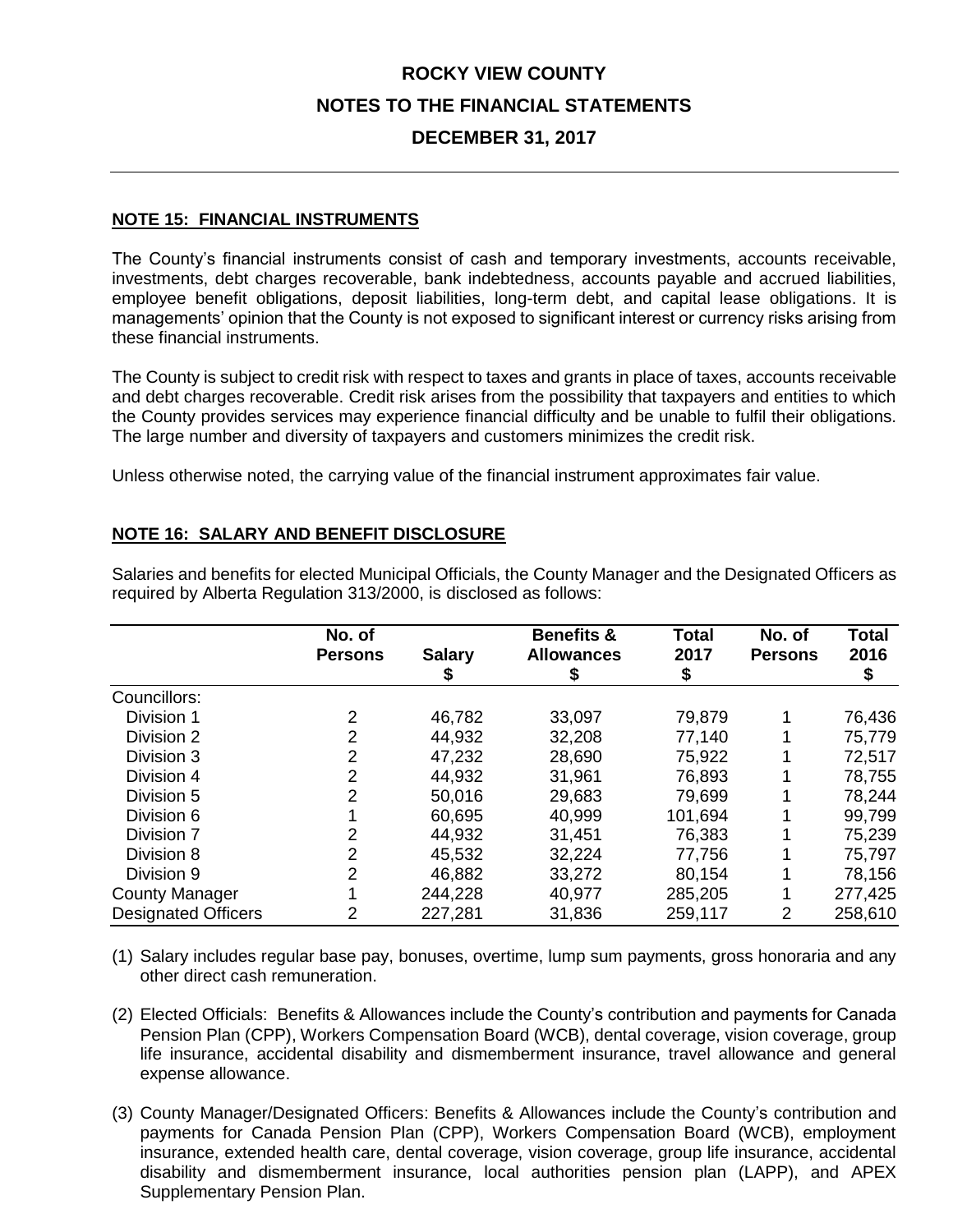### **NOTE 17: LANDFILL CLOSURE AND POST-CLOSURE LIABILITY**

Pursuant to the Alberta Environment Protection and Enhancement Act, the County is required to fund the closure of its landfill sites and provide for post-closure care of the facility. Closure and post-closure activities include the final clay cover, landscaping, pumping of ground water and leachates from the site, and ongoing environmental monitoring, site inspection and maintenance.

The County is responsible for landfill sites which have been capped and closed with no further useful life and capacity. No performance bonds have been paid on the sites and no assets have been specifically allocated to these sites.

The estimated total liability is based on the sum of discounted future cash flows of post closure activities for the remainder of the terms (between 17 years and 20 years) using a discount rate of 3.41 %.

The total estimated liability is \$ 518,921, of which \$ 518,921 has been accrued as a liability.

|                                  | 2017    | 2016    |
|----------------------------------|---------|---------|
| Estimated post-closure costs     | 518,921 | 545,206 |
| <b>Estimated total liability</b> | 518.921 | 545,206 |

### **NOTE 18: CONTAMINATED SITES LIABILITY**

On January 1, 2015, the County adopted PS 3260 Liability for Contaminated Sites. The standard was applied on a retroactive basis and did not result in any adjustments to the financial liabilities, tangible capital assets or accumulated surplus of the County. During 2017 the County did not identify any sites that qualify as contaminated under PS 3260 and therefore no Contaminated Sites Liability was required.

### **NOTE 19: EQUITY IN TANGIBLE CAPITAL ASSETS**

|                                       | 2017            | 2016<br>(Note 23)  |
|---------------------------------------|-----------------|--------------------|
| Tangible capital assets (Schedule 2)  | \$1,114,386,634 | \$1,075,106,189    |
| Accumulated amortization (Schedule 2) | (529, 928, 022) | (508, 624, 207)    |
| Long-term debt (Note 8)               | (54, 681, 047)  | (58, 917, 378)     |
| Capital lease (Note 9)                | (120, 133)      | (199, 484)         |
| Debt charges recoverable (Note 5)     | 700,892         | 752,416            |
|                                       | 530,358,324     | <u>508,117,536</u> |